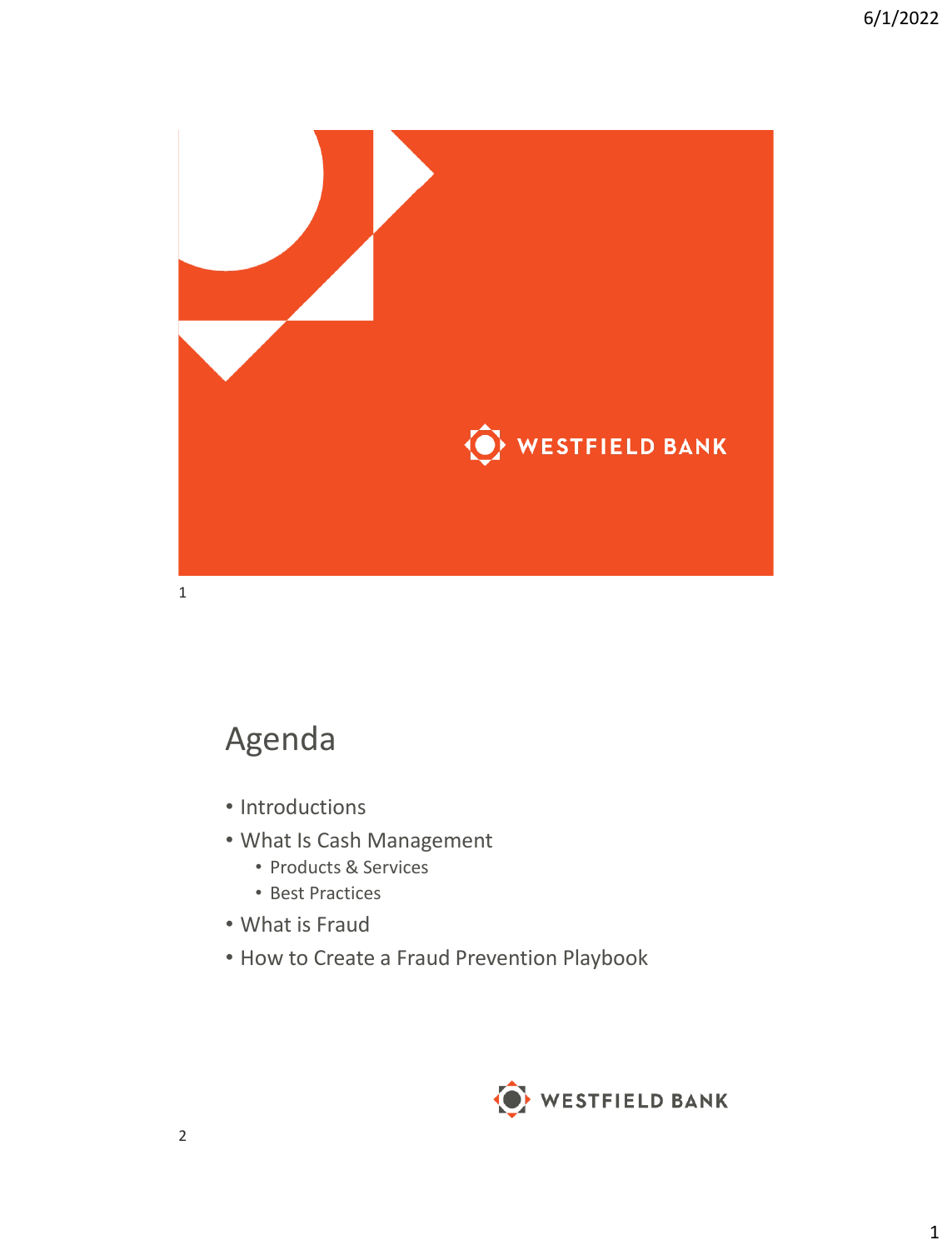## Introductions

- Who is Westfield Bank
- Westfield Bank Treasury Management Team
	- Chris Anzevino
	- Jarrod Long



## Westfield Bank

- Community Bank Founded 2001 by Westfield Insurance
- Mike Toth CEO
- Over 2 billion in assets
- Public Fund Deposits over \$285 million
- Commercial
- Public entities; counties, cities, school districts…etc

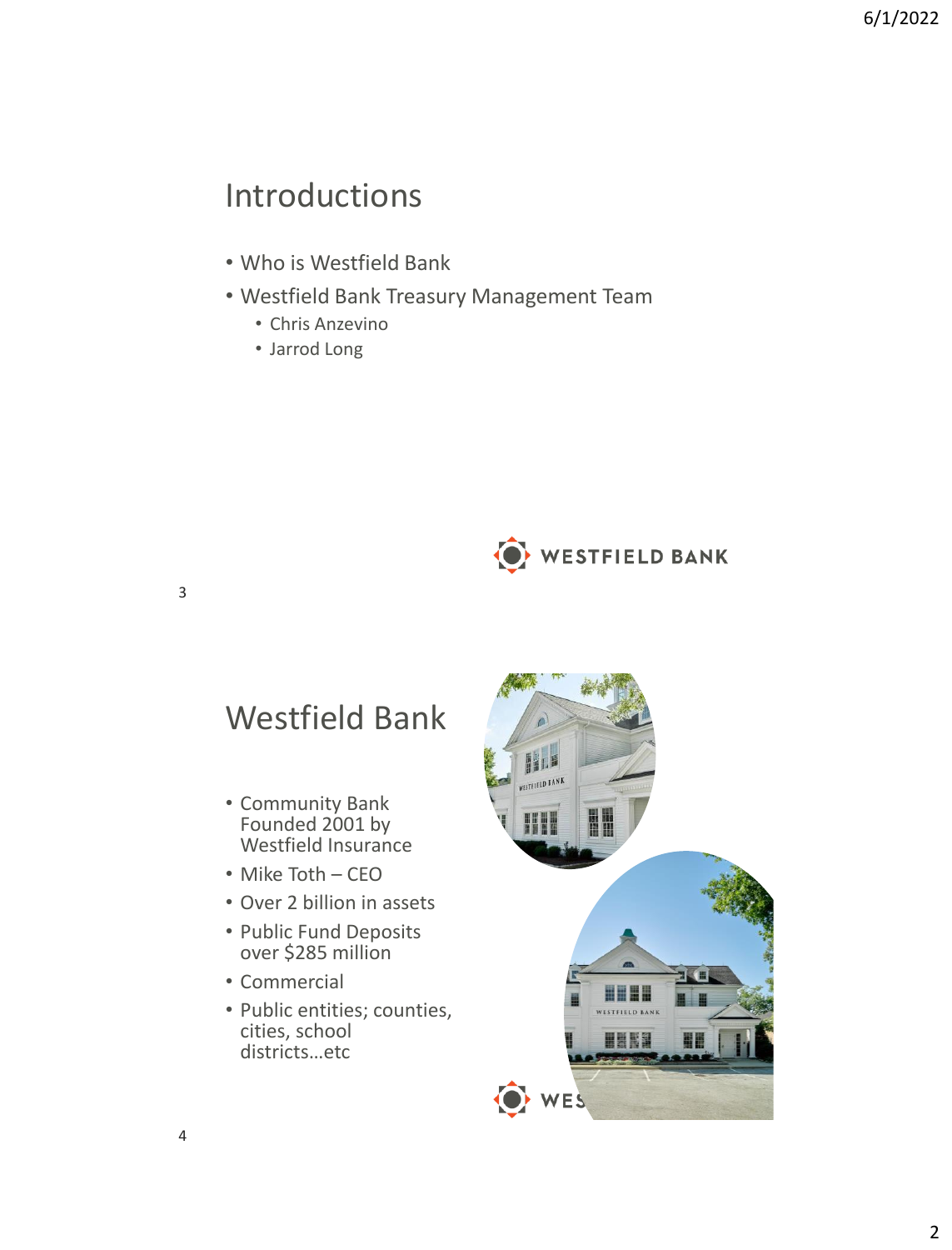### Westfield Team Jarrod Long Chris Anzevino SVP Treasury Management Leader Commercial Development Officer [Christopheranzevino@westfield-](mailto:Christopheranzevino@westfield-bank.com)[JarrodLong@westfield-bank.com](mailto:JarrodLong@westfield-bank.com) bank.com 330-722-3974 330-441-0602 WESTFIELD BANK

# What is Cash Management?

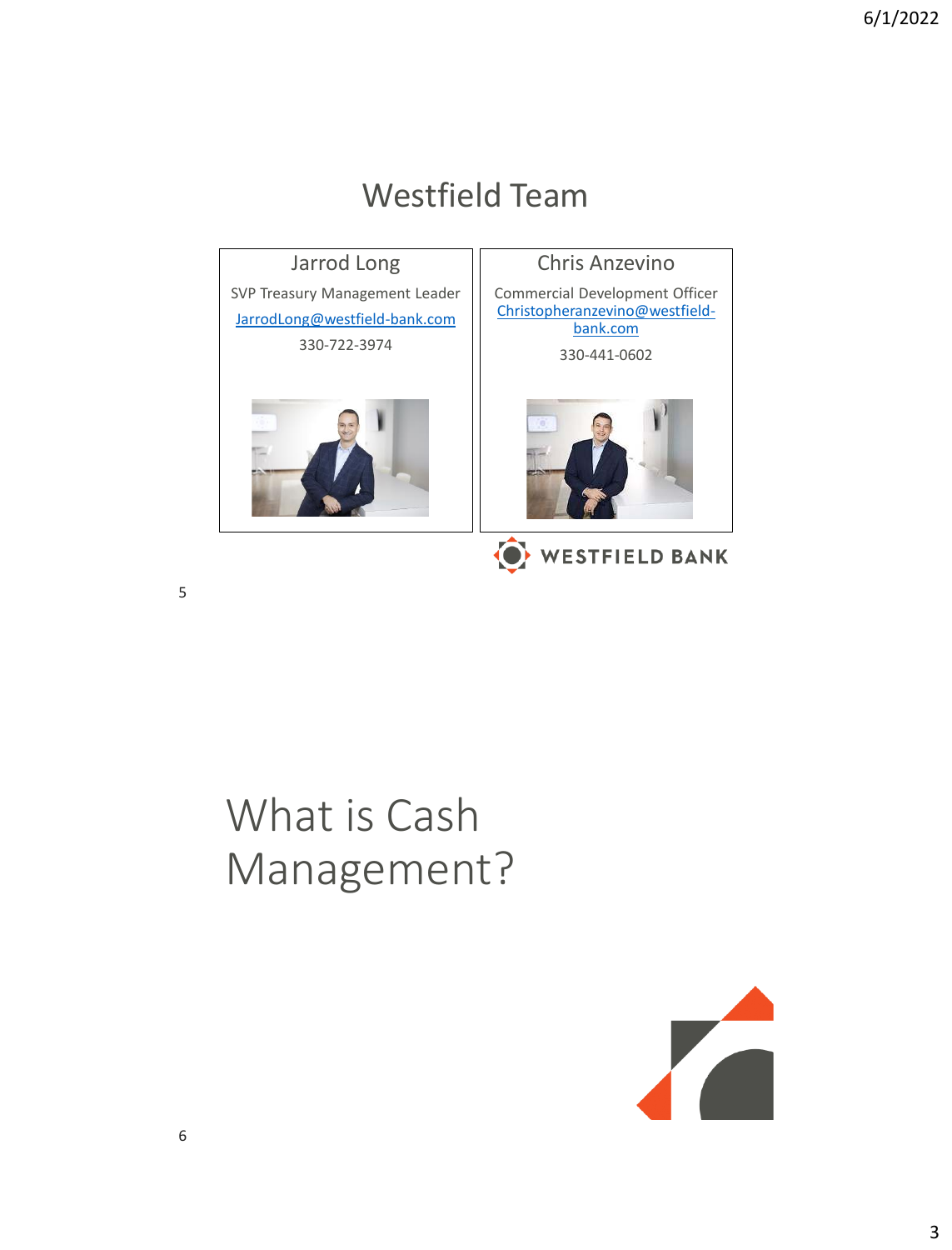## What is Cash Management

- The **process** of collecting, managing, and investing cash.
- [https://www.youtube.com/watch?v=HBYwpqn1FM](https://www.youtube.com/watch?v=HBYwpqn1FMk) k
- i.e., AR, AP, Investments



## 3 Categories Cash is Maintained

- Operating Cash Account
- Short Term Investment Account
- Long Term Investment Account

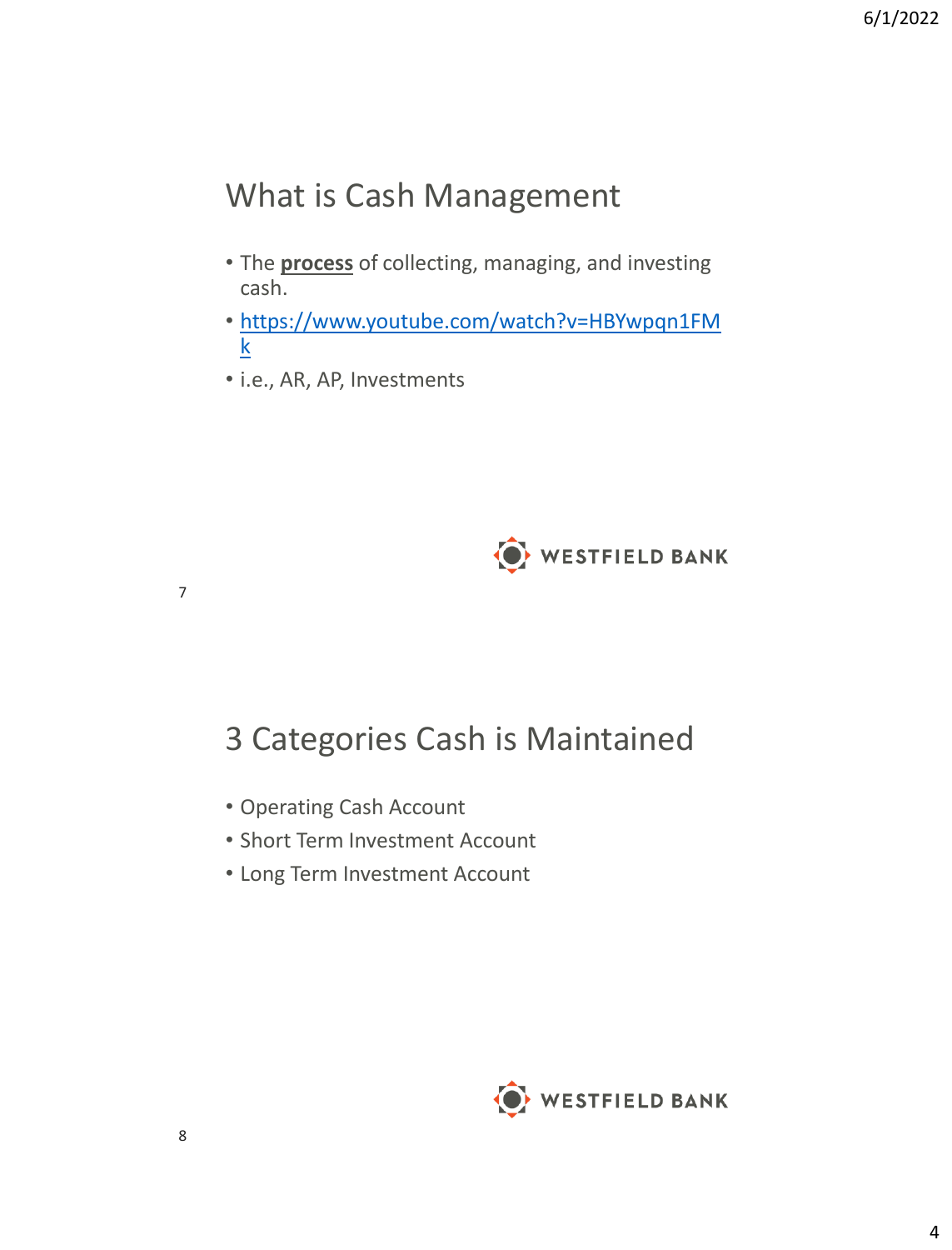## Operating Cash Account

- Serves as the account used for primary functions on a day-to-day basis
- i.e., payroll, accounts payable, accounts receivable



## Short Term Investment Account

- This account's purpose is to have funds available for need up to 12 months.
- Funds are liquid, can access within 24 hours
- i.e., public fund savings or money market accounts

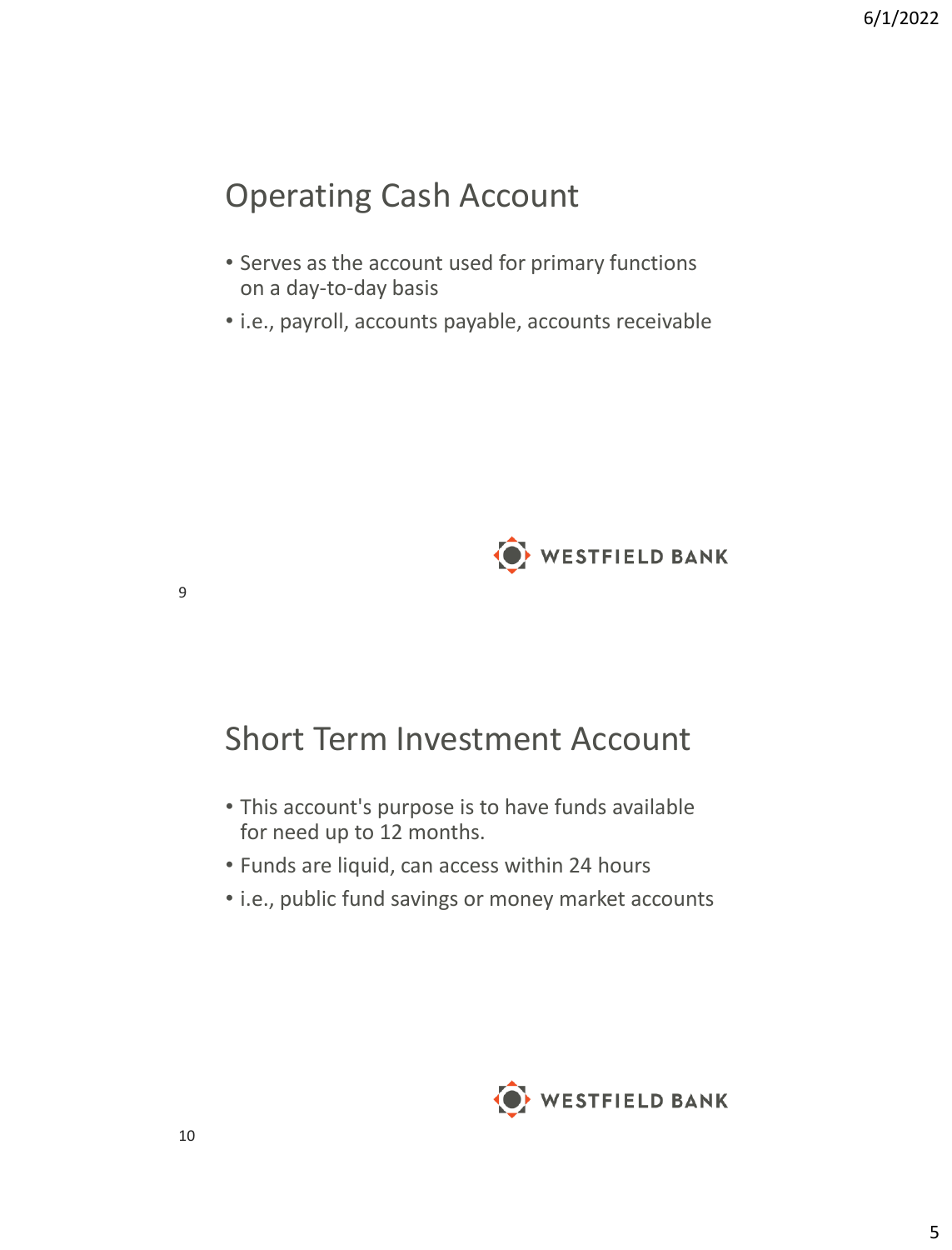## Long Term Investment Account

- Funds tied up greater than 1 year in certain investment vehicles
- i.e., CDs, Treasuries, Investments



11

# Cash Management Products & Services

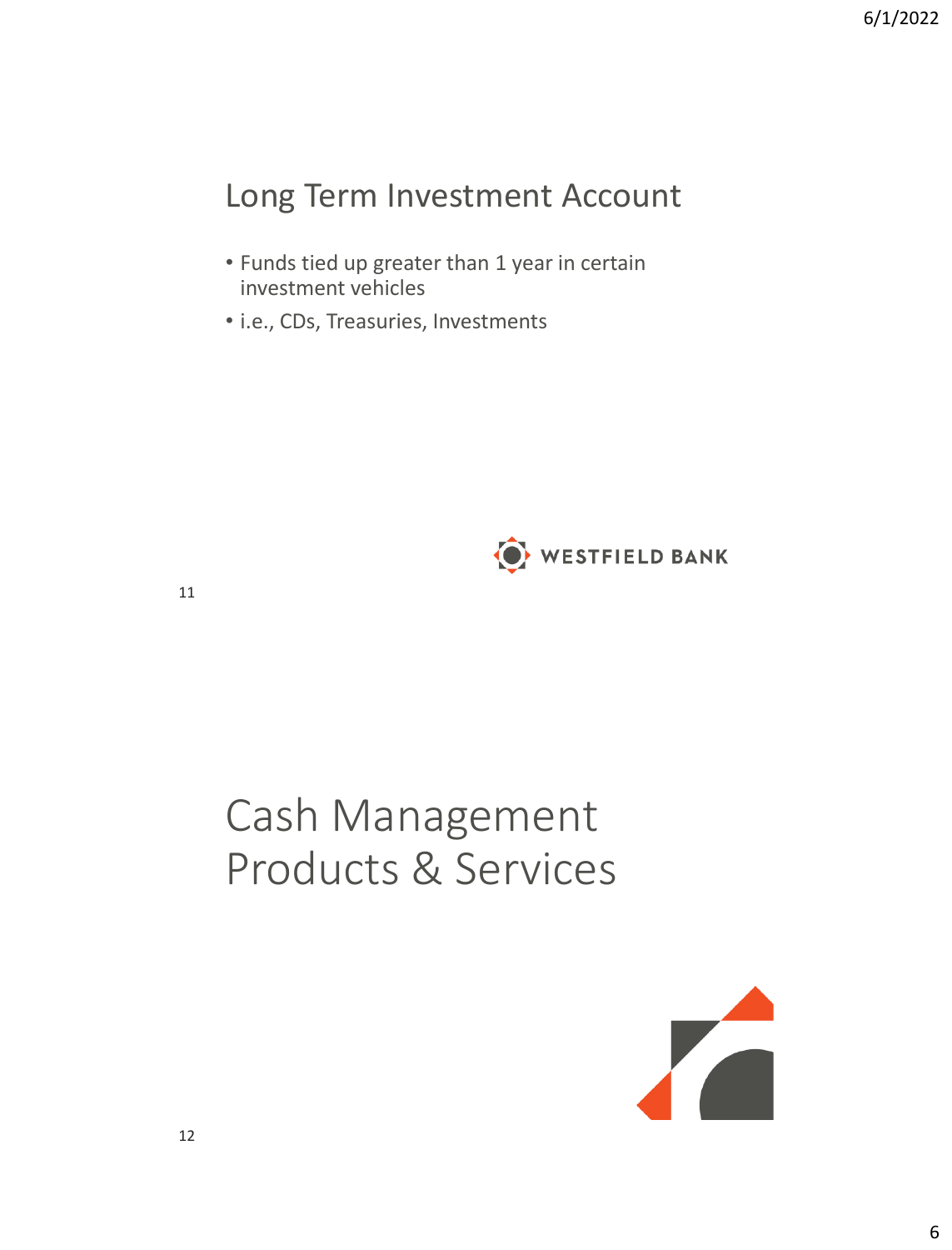## Cash Management Products & Services

• "New Techniques and Technology are regularly developed, so cash managers must be able to adapt quickly." – Investopedia



13

# Positive Pay Fraud Protection

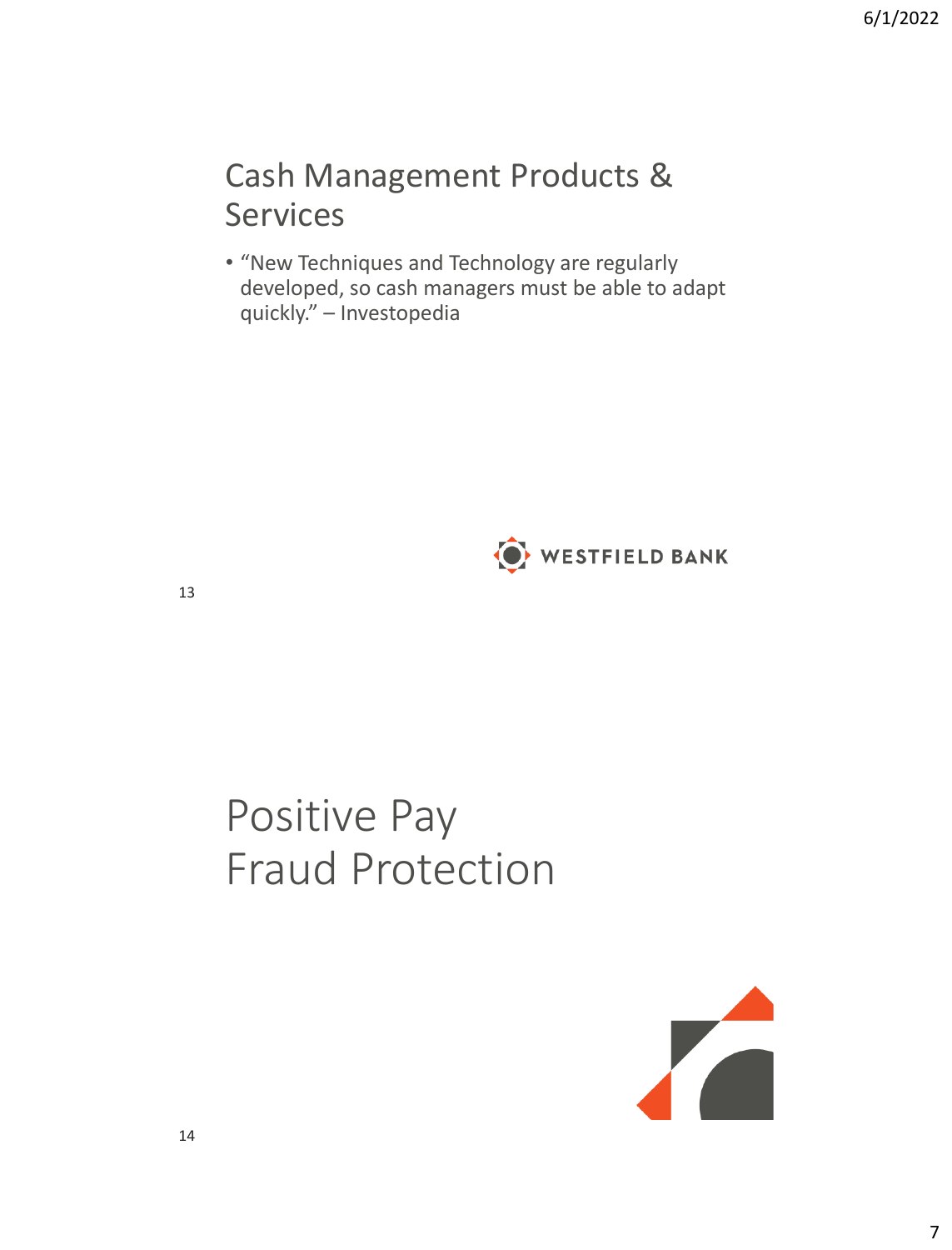

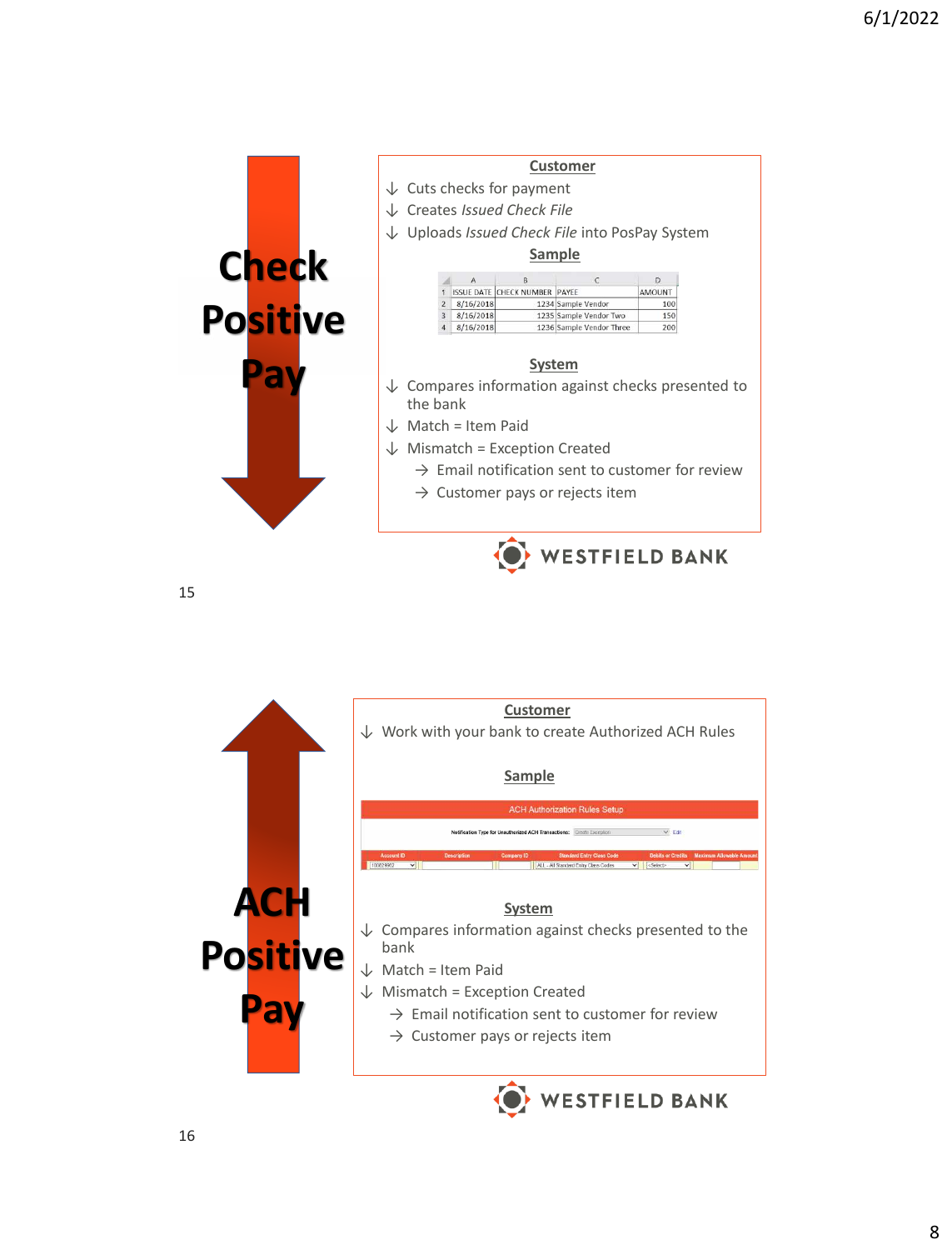# Remote Check Capture









- ❑ Fast and convenient
- ❑ Checks are transmitted via encrypted connection
- ❑ Available next day
- ❑ "ELECTRONICALLY DEPOSITED" printed on the face of the check



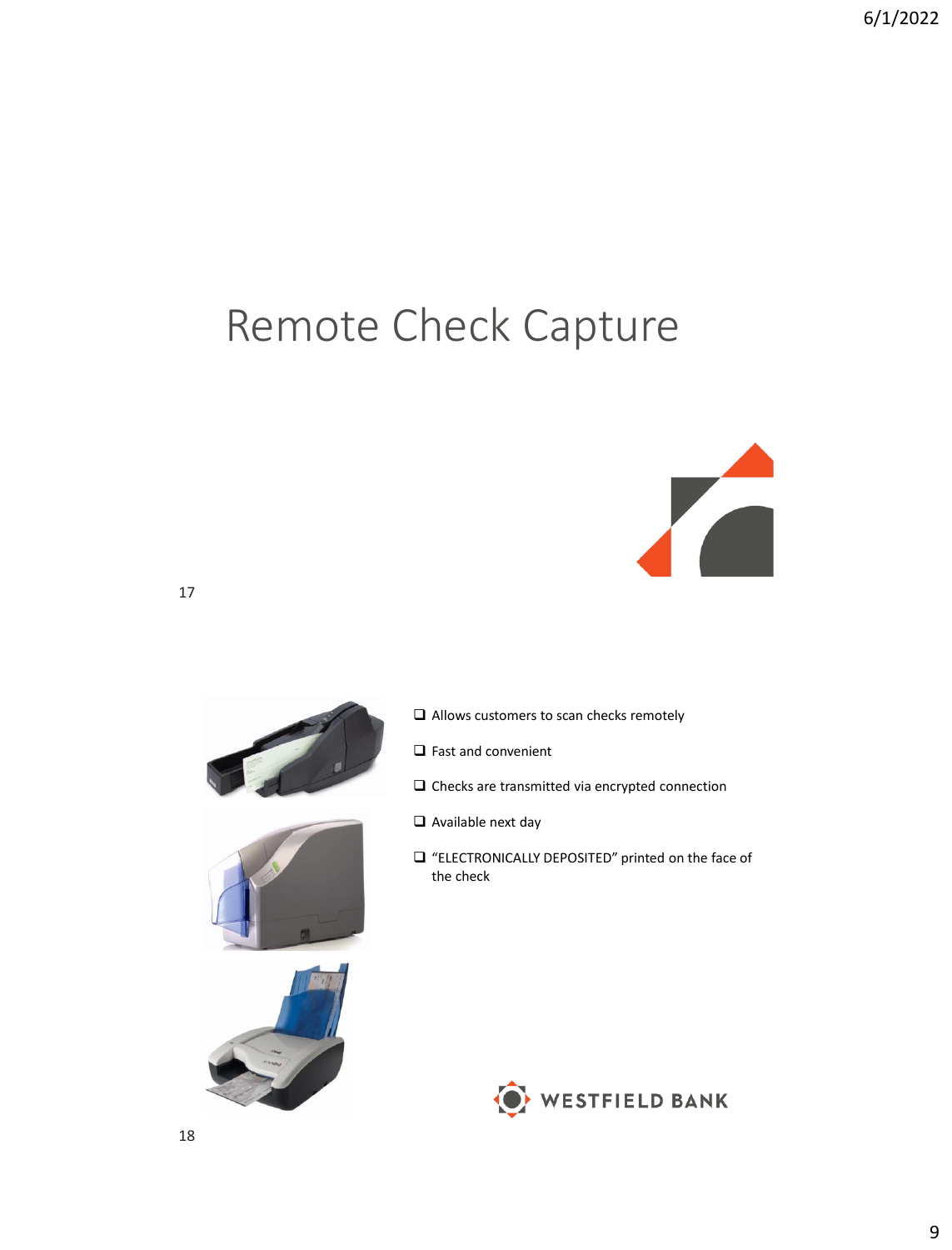## Online Wire Online ACH Origination Lockbox Cash Deposit Safe (Brinks)



19

### Online Funds Transfers

**WIRES** ❑Same Day Funding ❑Guaranteed Funds

#### **ACH**

❑Extension of Credit ❑Pre-Funded ❑Next Day Funding ❑Same Day Funding < \$25,000 per participant

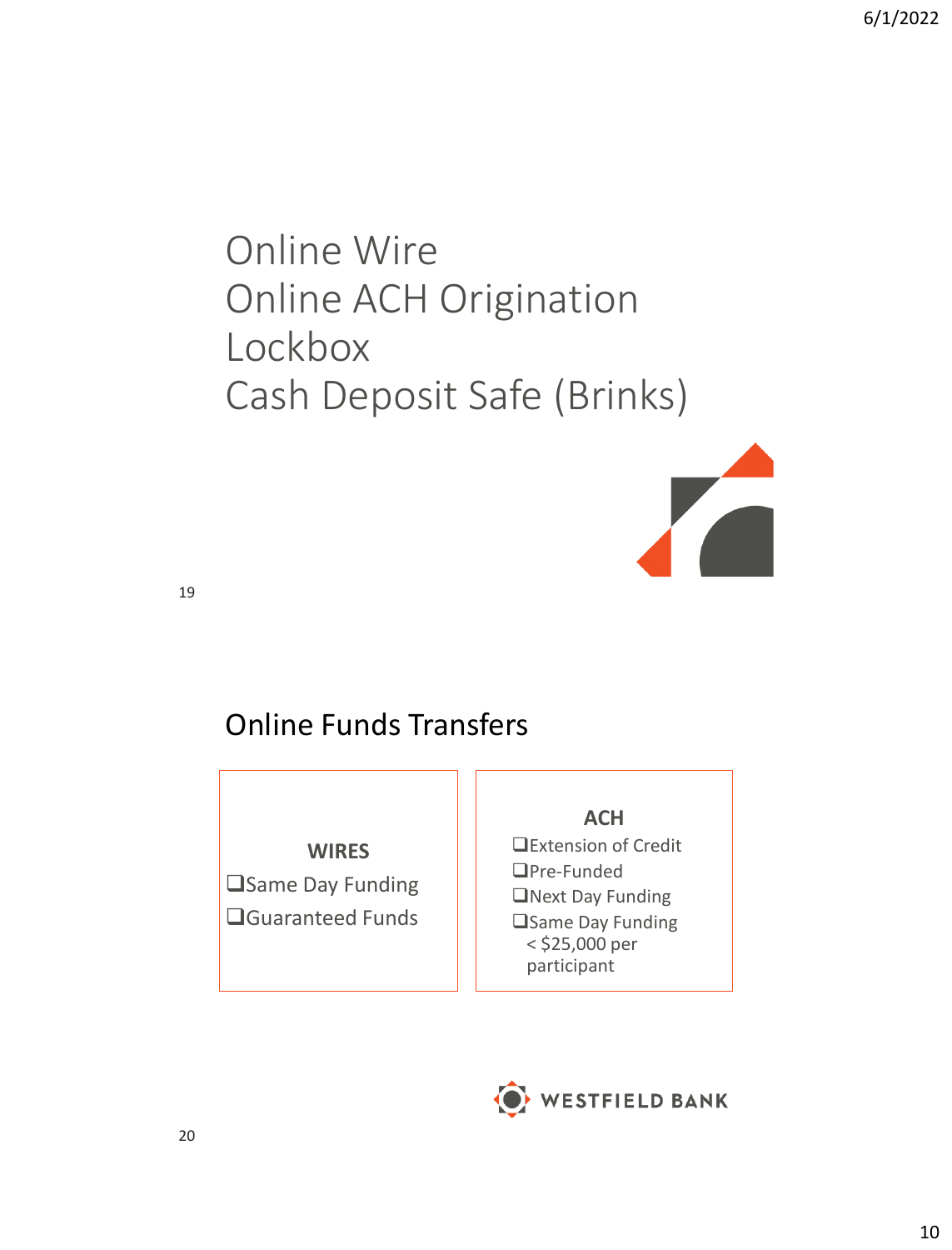## ACH Origination Options



❑ NACHA Format/Pass-Thru

❑ CSV File Upload of Payable/Receivable information

❑ Template/Freeform



21

## Online Banking Fraud Protection

| <b>Dual Control</b>                             |
|-------------------------------------------------|
| $\Box$ 1 user initiates the ACH or Wire         |
| $\Box$ 1-2 users review and approve ACH or Wire |
| <b>Daily Transaction Limits</b>                 |
| $\Box$ Business Level Limits                    |
| $\Box$ User Level Limits                        |
|                                                 |
|                                                 |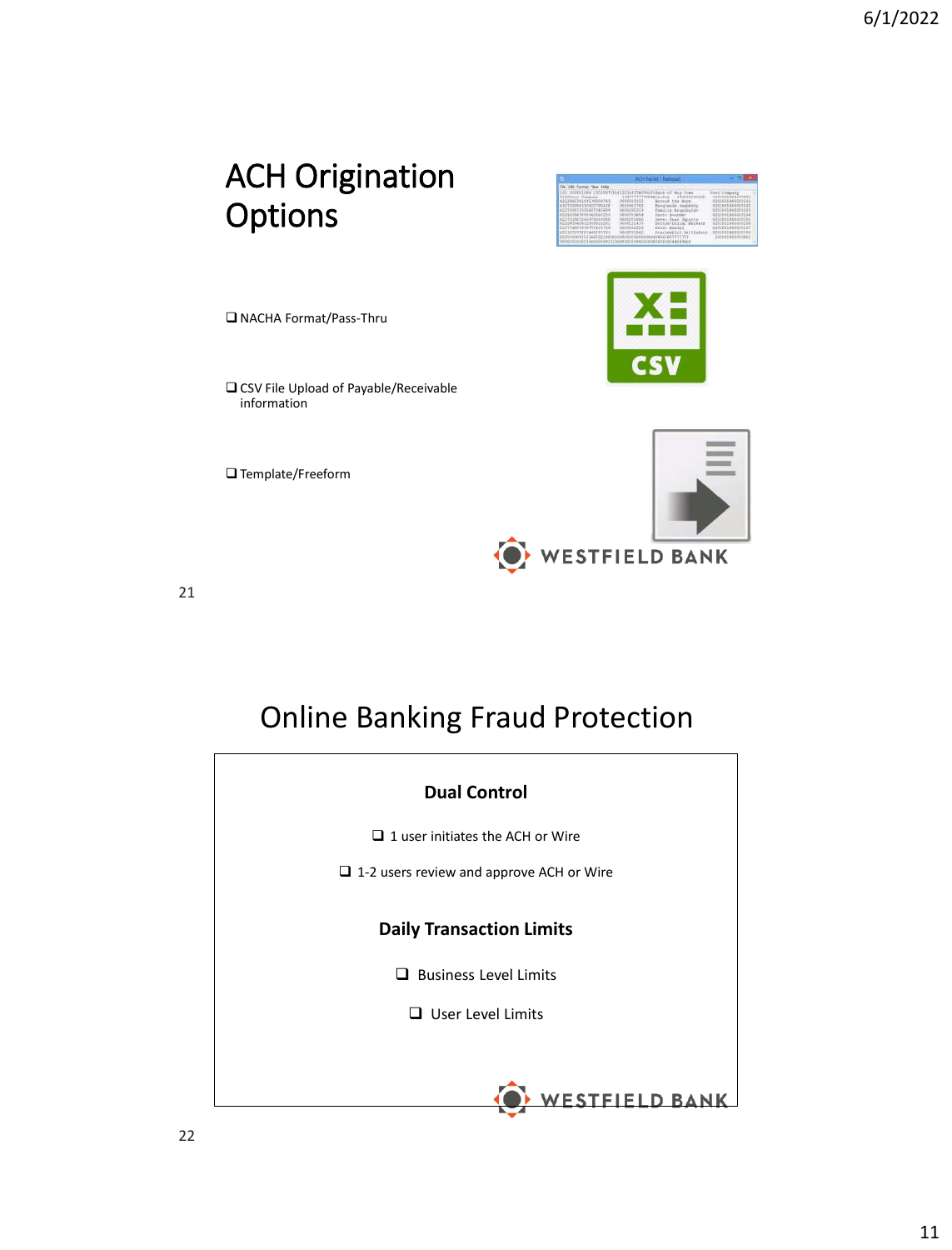## Online Banking Two-Factor Authentication (2FA)

- What is 2FA?
	- <https://www.youtube.com/watch?v=0mvCeNsTa1g>
- A security system that requires two separate, distinct forms of identification in order to gain access of your account
- I.E. Text, App, Code



23

## Lockbox

❑ Lockbox collection system allows companies to quickly process payment from customers

- **Example 3 Seeds up processing time for your payments**
- **Improve receivable management**
- More efficiently process payments
- Accurate and timely information
- Reduces overhead
- Can be costly

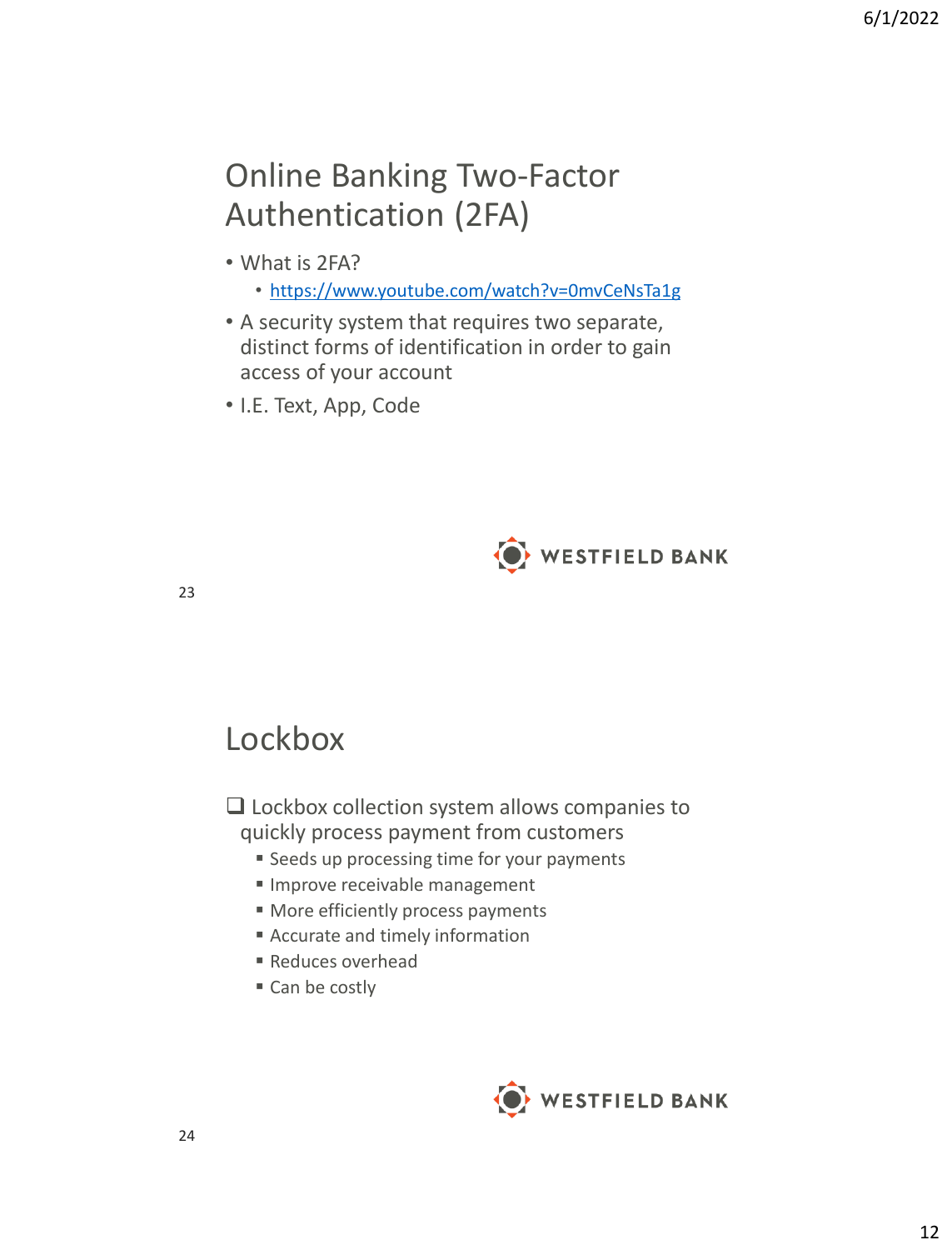## Brinks Complete Cash Vault Services

- On-site deposits
- Armored car pickup
- Cash accepting hardware
- Change order delivery
- Hardware repair
- Dashboard and custom reports
- Mobile App
- User deposit accountability
- Standard Transaction Reporting



25

# Questions?

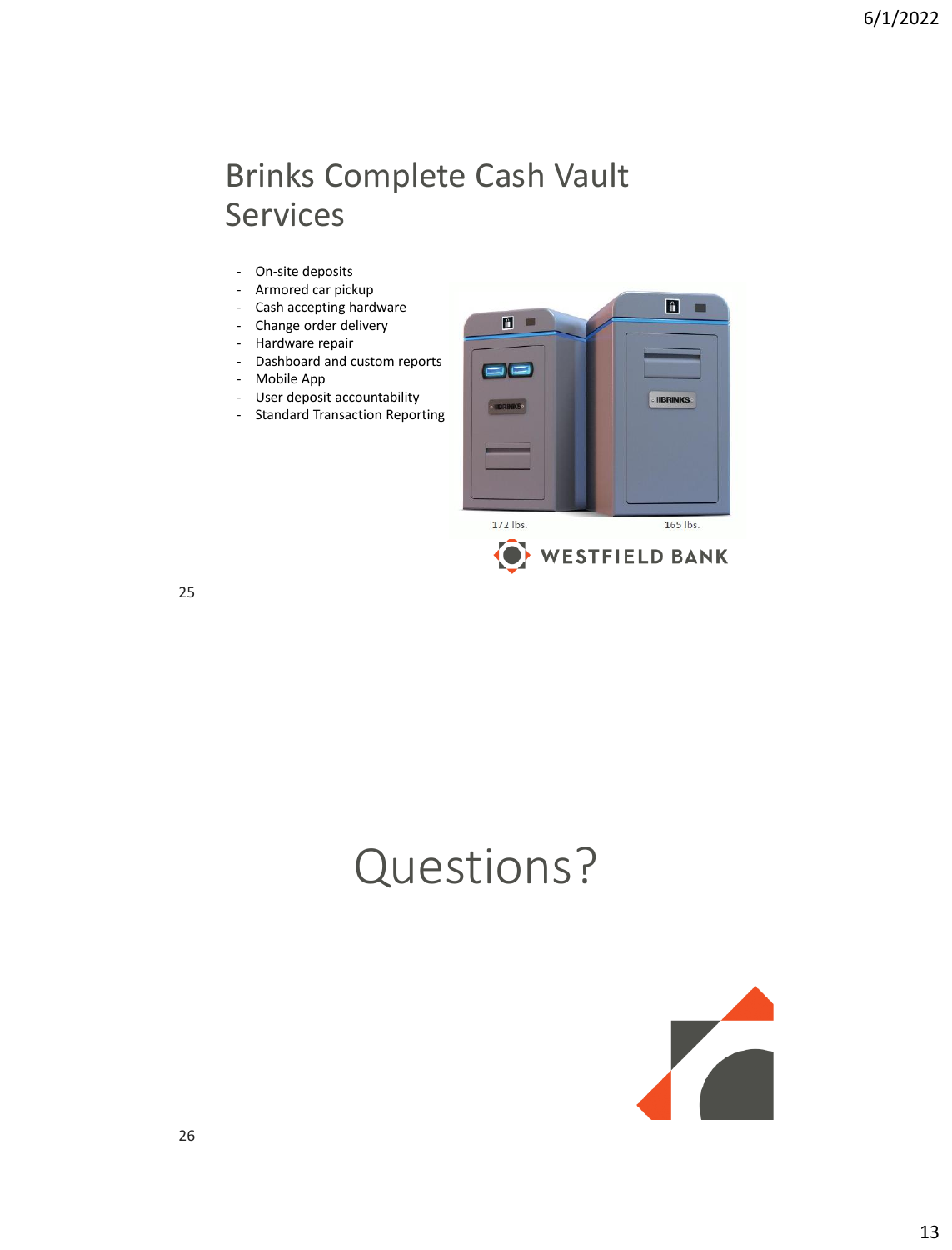## Sweep Account Options



27

## Bank Sweep Accounts

❑A sweep account is a bank account that automatically transfers amounts that exceed, or fall short of, a certain level into a higher interestearning investment option at the close of each business day

❑Money Market sweep

■ High-yield savings accounts and the interest you earn on your principal is greater than a traditional account

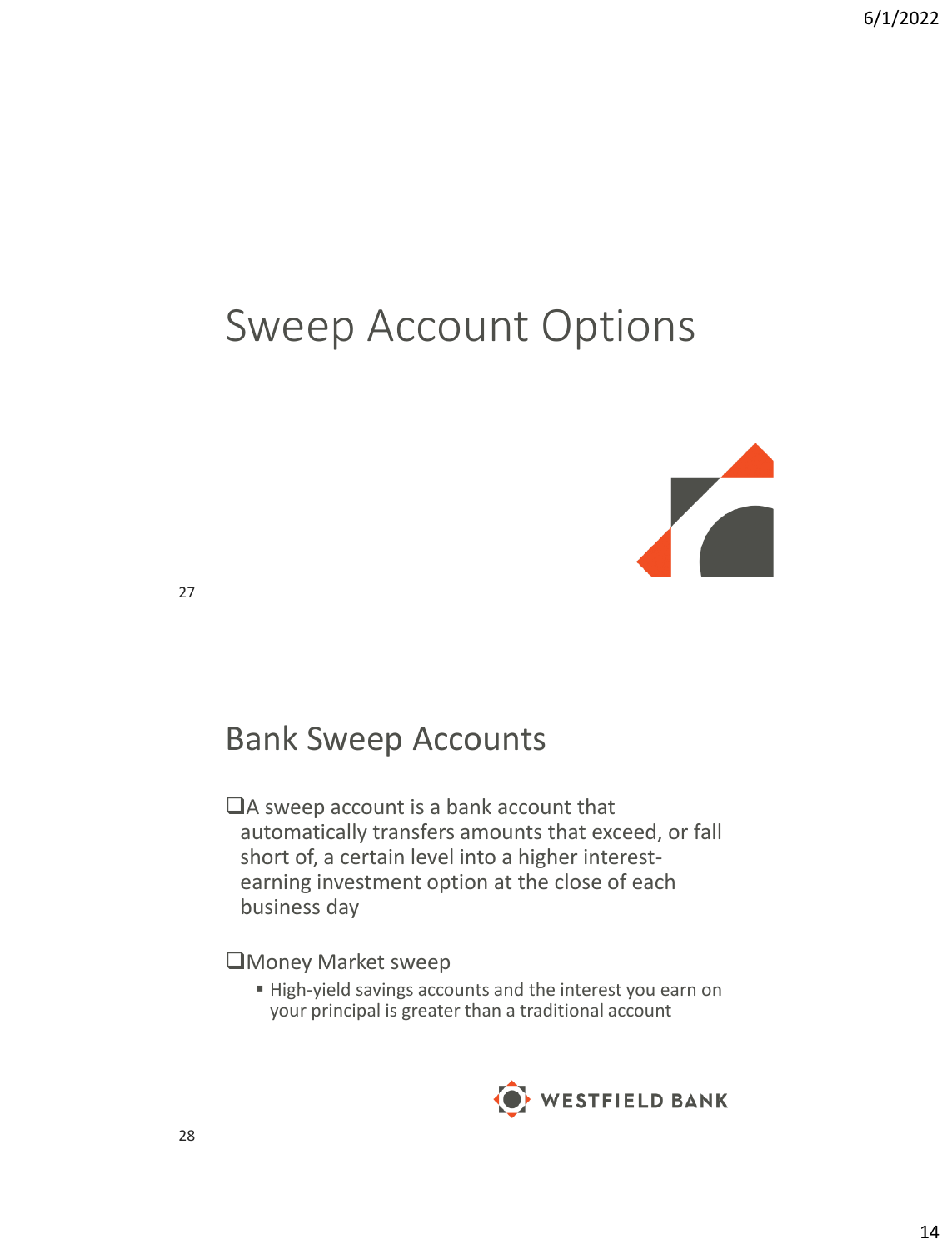### Bank Sweep Accounts

### ❑ICS-Insured Cash Sweep-Secure large deposits while maintaining access to funds and earn interest on funds placed into demand deposit accounts and/or money market deposit accounts

■ Excellent alternative to prime funds as well as repo agreement and other traditional investment vehicles



29

## Bank Sweep Accounts

### ❑Zero balance account (ZBA)

**• Designed for companies that maintain a general** operating account and separate accounts for payroll, petty cash or other purposes. All of the company's funds are concentrated into one operating account, and disbursements are made from subsidiary accounts, which always maintain a zero balance. This system allows for increased account control and reduces administrative expenses.

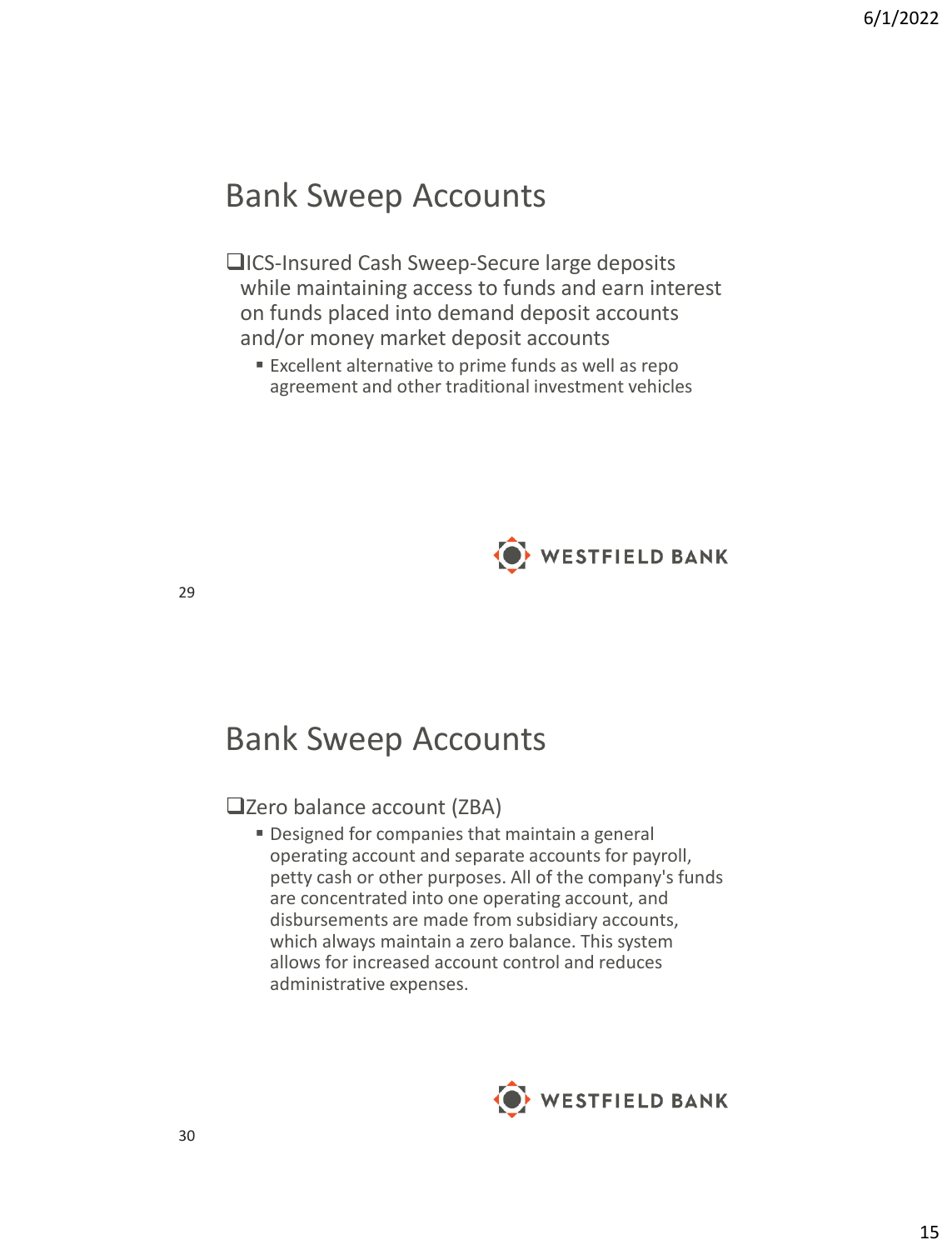# Account Analysis Statement Review



31

## Statement Overview

Relationship Summary

| <b>Westfield Bank</b>               |                        |                                  |                     | <b>Account Analysis</b><br>May 9, 2019 |                         | Composite vs. Deposit     |  |
|-------------------------------------|------------------------|----------------------------------|---------------------|----------------------------------------|-------------------------|---------------------------|--|
| Master Company 1<br>1000 Banks Blvd |                        | Account<br>Cycle:                |                     | 277-C-1063<br>April, 2019              |                         | Relationship Summary      |  |
| Wooster, OH 44691                   |                        | Joseph M. Bilinovich<br>Contact: |                     |                                        |                         | <b>Balance Summary</b>    |  |
|                                     |                        |                                  |                     | Page 1 of 6                            |                         | <b>Results Summary</b>    |  |
|                                     |                        | <b>Relationship Summary</b>      |                     |                                        |                         | Service Details           |  |
| Account                             | Name                   | Investable<br><b>Balance</b>     | Required<br>Balance | Deficit                                | Excess / Total Activity | <b>Historical Summary</b> |  |
| 277-C-12345                         | Master Company 1       | 156,749                          | 5,293,852           | .5.119.687                             | 391.60                  |                           |  |
| 277-D-56789                         | Company 2              | 14.453                           | 1.154.482           | $-1.138.422$                           | 85.40                   |                           |  |
| 277-D-78909                         | Company 3              | 2.097                            | 296.732             | $-294.402$                             | 21.95                   |                           |  |
| 277-D-34567                         | Company 4              | 4,256                            | 282,537             | $-277,808$                             | 20.90                   |                           |  |
| 277-D-76543<br>277-D-67898          | Company 5<br>Company 6 | 128,737                          | 3,525,630           | $-3.382,589$                           | 260.80                  |                           |  |
| 277-D-43212                         | Company 4              | 756                              | 2.028               | $-1,188$                               | 0.15                    |                           |  |
|                                     |                        | 6,450                            | 32.444              | $-25,278$                              | 2.40                    |                           |  |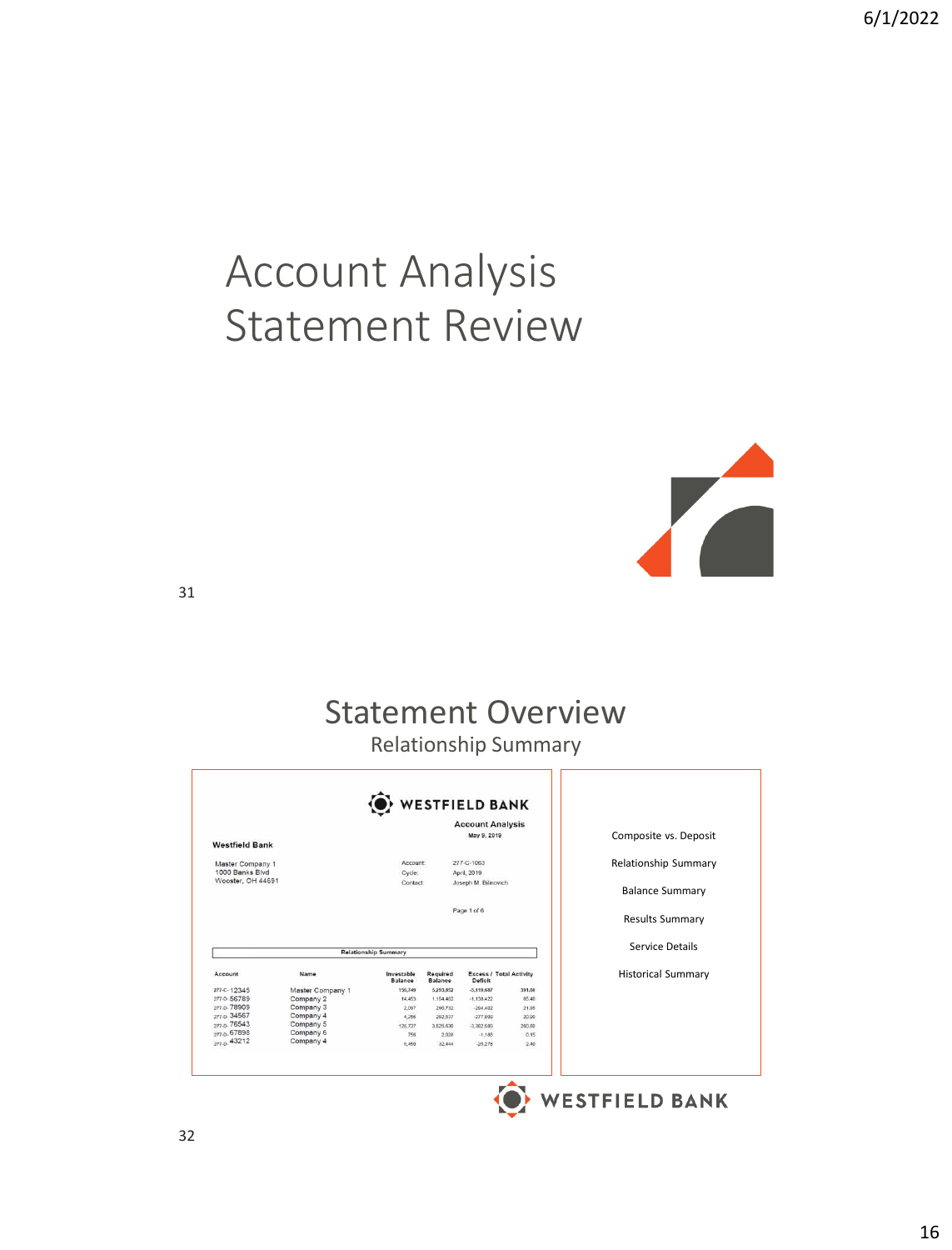### Statement Overview Balance Summary

| <b>Balance Summary</b>                         |                     |  |  |  |
|------------------------------------------------|---------------------|--|--|--|
| Average Ledger Balance                         | \$175,822.34        |  |  |  |
| Less Average Float                             | \$1,657.10          |  |  |  |
| Average Collected Balance                      | \$174,165.24        |  |  |  |
| Average Positive Collected Balance             | \$174,165.24        |  |  |  |
| Average Negative Collected Balance             | \$0.00              |  |  |  |
| Investable Balance Basis                       | \$174,165.24        |  |  |  |
| Less Federal Reserve requirement at 10.000000% | \$17,416.54         |  |  |  |
| Less Non Qualified Balances                    | \$0.00              |  |  |  |
| Investable Balance                             | \$156,748.70        |  |  |  |
| <b>Required Balance Basis</b>                  | \$174,165.24        |  |  |  |
| Less Balance Required For Services             | \$5,293,852.46      |  |  |  |
| Excess/Deficit Balance                         | \$(5, 119, 687, 22) |  |  |  |



33

### Statement Overview Results Summary

| <b>Results Summary</b>                                                                 |            | <b>Earnings Credit Rate</b> |
|----------------------------------------------------------------------------------------|------------|-----------------------------|
| <b>Analyzed Results</b>                                                                |            |                             |
| Earnings Credit at 0.100000% of Earnings Balance Basis                                 | \$12.88    |                             |
| Less Total Analyzed Fees                                                               | \$391.60   |                             |
| Analyzed Result                                                                        | \$(378.72) |                             |
| Results Transferred in                                                                 | \$(378.72) |                             |
| <b>Total Analyzed Result</b>                                                           | \$(378.72) |                             |
| <b>Fee-Based Results</b>                                                               |            |                             |
| <b>Total Fee-Based Fees</b>                                                            | \$0.00     |                             |
| Fee-Based Result                                                                       | \$0.00     |                             |
| Fee-Based Results Transferred In                                                       | \$0.00     |                             |
| <b>Total Fee-Based Results</b>                                                         | \$0.00     |                             |
| The total analyzed charge of \$378.72 was posted to account 277-D-56789 on 05/07/2019. |            |                             |
|                                                                                        |            | <b>WESTFIELD BANK</b>       |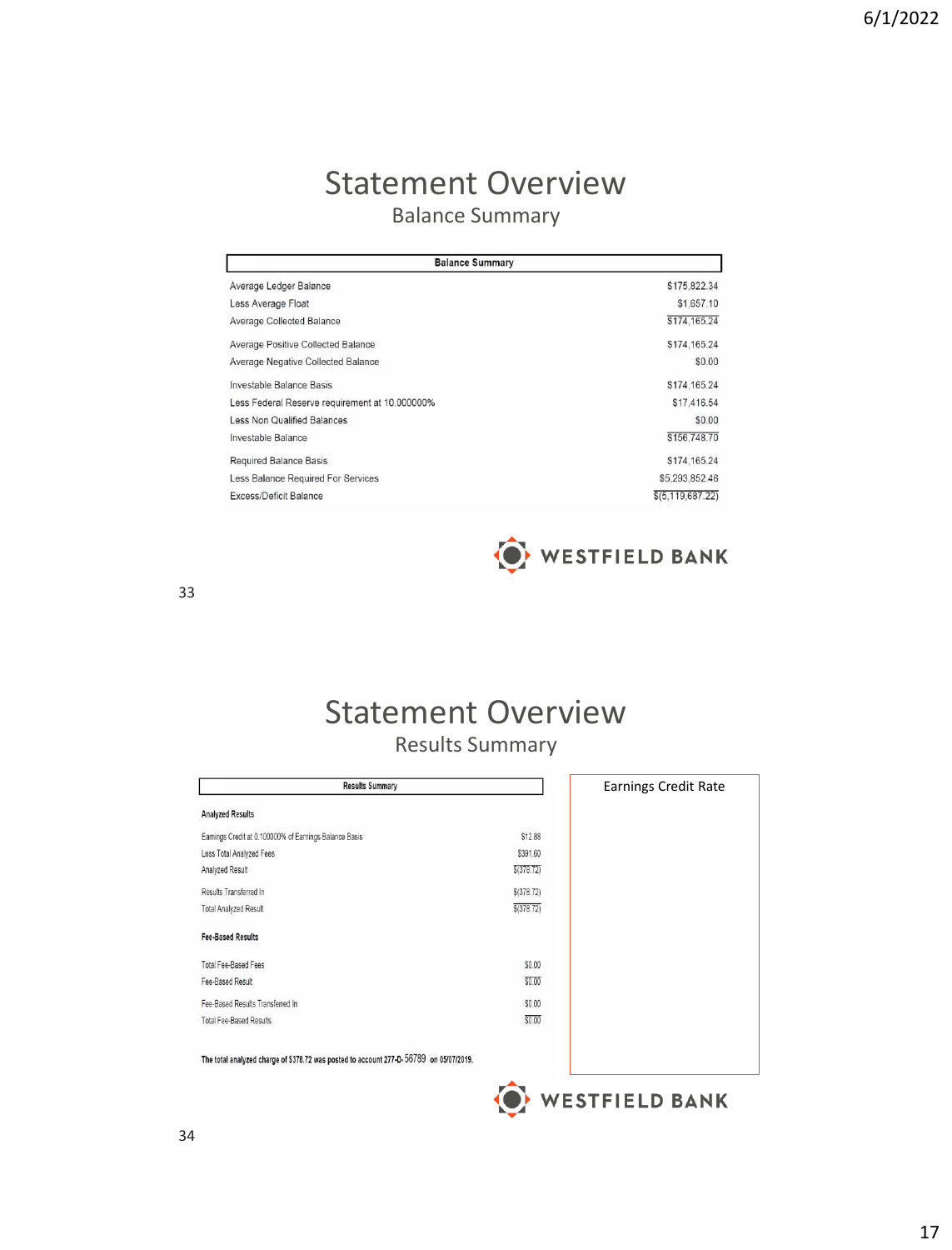### Statement Overview Service Details

**Service Details** 

| <b>Service Description</b>                     | <b>Base Fee</b> | Volume         | Price   | <b>Total Fee</b> | <b>Required Balance</b> |
|------------------------------------------------|-----------------|----------------|---------|------------------|-------------------------|
| <b>General Account Services</b>                |                 |                |         |                  |                         |
| Cleared Items                                  | $\circ$         | 38             | 0.1500  | 5.70             | 77,055.57               |
| <b>ACH Incoming Credits</b>                    | $\Omega$        | 65             | 0.1500  | 9.75             | 131,805.57              |
| <b>ACH Incoming Debits</b>                     | $\Omega$        | 28             | 0.1500  | 4.20             | 56,777.79               |
| <b>Business Checking Min Balance Fee</b>       | 0               | 7.058          | Flat    | 40.00            | 540,740.80              |
| <b>Business Checking Min Balance Fee</b>       | $\Omega$        | 840            | Flat    | 20.00            | Waived                  |
| <b>Treasury Management Services</b>            |                 |                |         |                  |                         |
| <b>ACH Origination Services</b>                |                 |                |         |                  |                         |
| <b>ACH File Automated Origination</b>          | 0               | $\overline{7}$ | 2.0000  | 14.00            | 189,259.28              |
| <b>ACH Originated Credits</b>                  | 0               | 26             | 0.1500  | 3.90             | 52.722.23               |
| <b>ACH Originated Debits</b>                   | $\Omega$        | $\overline{7}$ | 0.1500  | 1.05             | 14.194.45               |
| <b>ACH Module</b>                              | 0               | $\mathbf{1}$   | 25,0000 | 25.00            | 337,963.00              |
| <b>Wire Transfer Services</b>                  |                 |                |         |                  |                         |
| <b>Incoming Wire Fee</b>                       | 0               | $\overline{1}$ | 10.0000 | 10.00            | 135, 185, 20            |
| <b>Wire Transfer Services</b><br>International |                 |                |         |                  |                         |
| Outgoing Int'l Wire Fee (Online)               | 0               | 3              | 35,0000 | 105.00           | 1,419,444.60            |
| <b>Wire Transfer Services</b>                  |                 |                |         |                  |                         |
| <b>Domestic</b>                                |                 |                |         |                  |                         |
| Outgoing Domestic Wire Fee (Online)            | o               | 6              | 20,0000 | 120.00           | 1.622.222.40            |
| <b>Remote Deposit Capture Services</b>         |                 |                |         |                  |                         |
| <b>RDC Deposited Items</b>                     | o               | 20             | 0.1500  | 3.00             | 40.555.57               |
| RDC 3-4 Accounts                               | o               | 1              | 50,0000 | 50.00            | 675,926.00              |

35

## Statement Overview

Historical Snapshot

| <b>Historical Summary</b> |                                     |                                        |                              |                                              |                              |                                         |                                    |                                  |  |
|---------------------------|-------------------------------------|----------------------------------------|------------------------------|----------------------------------------------|------------------------------|-----------------------------------------|------------------------------------|----------------------------------|--|
| Month                     | Average<br>Ledger<br><b>Balance</b> | Average<br>Collected<br><b>Balance</b> | Investable<br><b>Balance</b> | Excess /<br><b>Deficit</b><br><b>Balance</b> | Earnings<br>Credit<br>Amount | <b>Analysis</b><br><b>Based</b><br>Fees | Fee<br><b>Based</b><br><b>Fees</b> | <b>Service</b><br>Charges<br>Due |  |
| May                       | 121,423                             | 119,392                                | 107,453                      | $-4.563.467$                                 | 9                            | 358                                     | $\circ$                            | 349                              |  |
| June                      | 109,409                             | 107,149                                | 96,434                       | $-3,948,407$                                 | 8                            | 300                                     | $\overline{0}$                     | 292                              |  |
| July                      | 155,066                             | 149,766                                | 134,790                      | $-3.729.177$                                 | 11                           | 296                                     | $\overline{0}$                     | 285                              |  |
| August                    | 197,615                             | 195.723                                | 176,150                      | $-4.066.536$                                 | 15                           | 326                                     | $\mathbf{0}$                       | 311                              |  |
| September                 | 176,208                             | 172,679                                | 155,411                      | $-4.586.516$                                 | 13                           | 352                                     | $\overline{0}$                     | 339                              |  |
| October                   | 181,132                             | 178,405                                | 160,565                      | $-3.084.355$                                 | 14                           | 249                                     | $\mathbf{0}$                       | 236                              |  |
| November                  | 163,759                             | 160,890                                | 144,801                      | $-5.063.342$                                 | 12                           | 386                                     | $\mathbf{0}$                       | 375                              |  |
| December                  | 111,737                             | 110.061                                | 99,055                       | $-3.581.804$                                 | $\dot{\mathbf{g}}$           | 282                                     | $\mathbf{0}$                       | 274                              |  |
| January                   | 160,767                             | 157,891                                | 142,102                      | $-4, 143, 615$                               | 12                           | 329                                     | o                                  | 317                              |  |
| February                  | 181,526                             | 179,294                                | 161,365                      | $-3,018,802$                                 | 12                           | 221                                     | $\overline{0}$                     | 208                              |  |
| March                     | 206,913                             | 204.289                                | 183,860                      | $-4.717.979$                                 | 16                           | 376                                     | 0                                  | 361                              |  |
| April                     | 175,822                             | 174.165                                | 156,749                      | $-5.119.687$                                 | 13                           | 392                                     | 0                                  | 379                              |  |

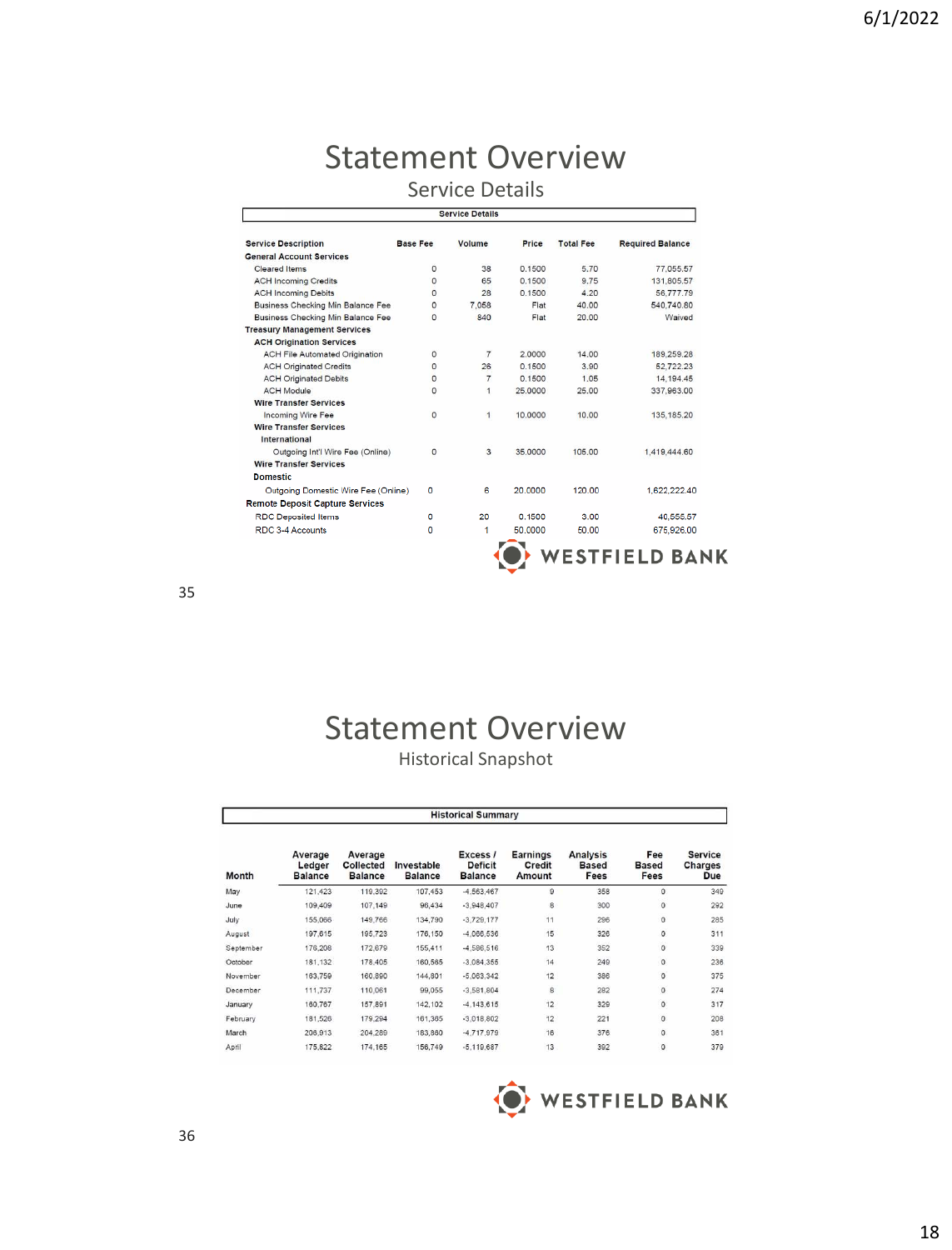# Relationship Banking



37

## Relationship Banking

### ❑Meet with your banker regularly

- Don't have an assigned banker then ask for one
	- Someone that is dedicated to help
	- Understanding of your business needs and your local environment
	- Provide a single point of service for a range of products and services
	- Open line of communication
- Set expectations
	- Meeting frequency
- Provide financial advice
	- Benefit from our assistance and expertise

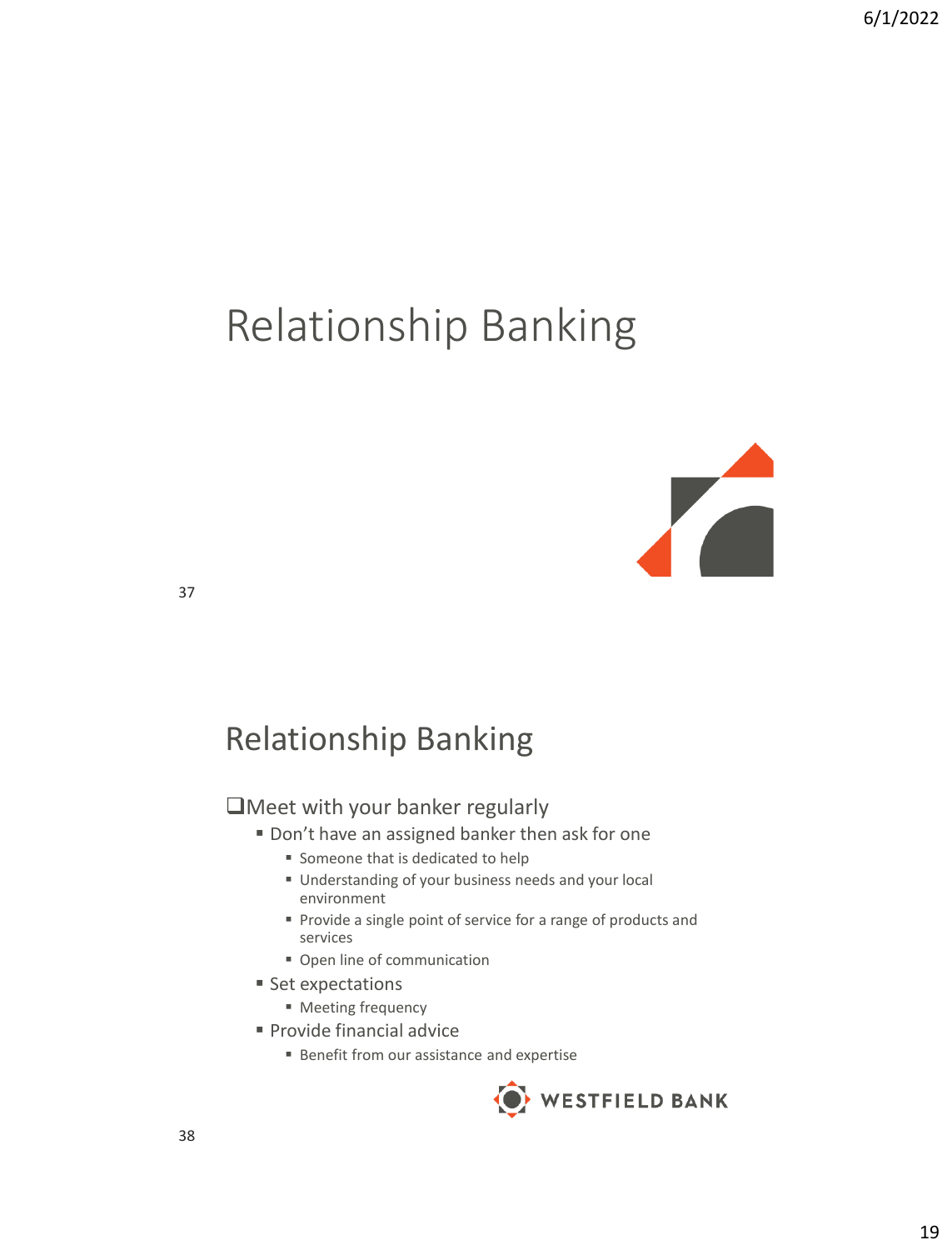## Relationship Banking

### ❑Benefits of having that relationship

- Relationship banking=Better rates and terms
	- Have the authority to reduce or waive fees
- Integral during emergencies
	- Willing to help you out of a tight spot
	- Fraud...Who would you call
- They know you and your business
	- Don't need to provide an explanation of who you are and what you do



39

## Relationship Banking

#### ❑Annual Review

- Review current pricing/rates
	- Look at competitors' pricing/rates
- Review account analysis statements
	- Review service charge amount
	- Review monthly items

#### ❑RFP Process

- Ensure that you have the right banking partner
- Ensure the new partner delivers the benefits you require
- Create a timeline
- Get decision-makers to sit in on final presentations
- Negotiate
- Explain to the losing banks why they lost

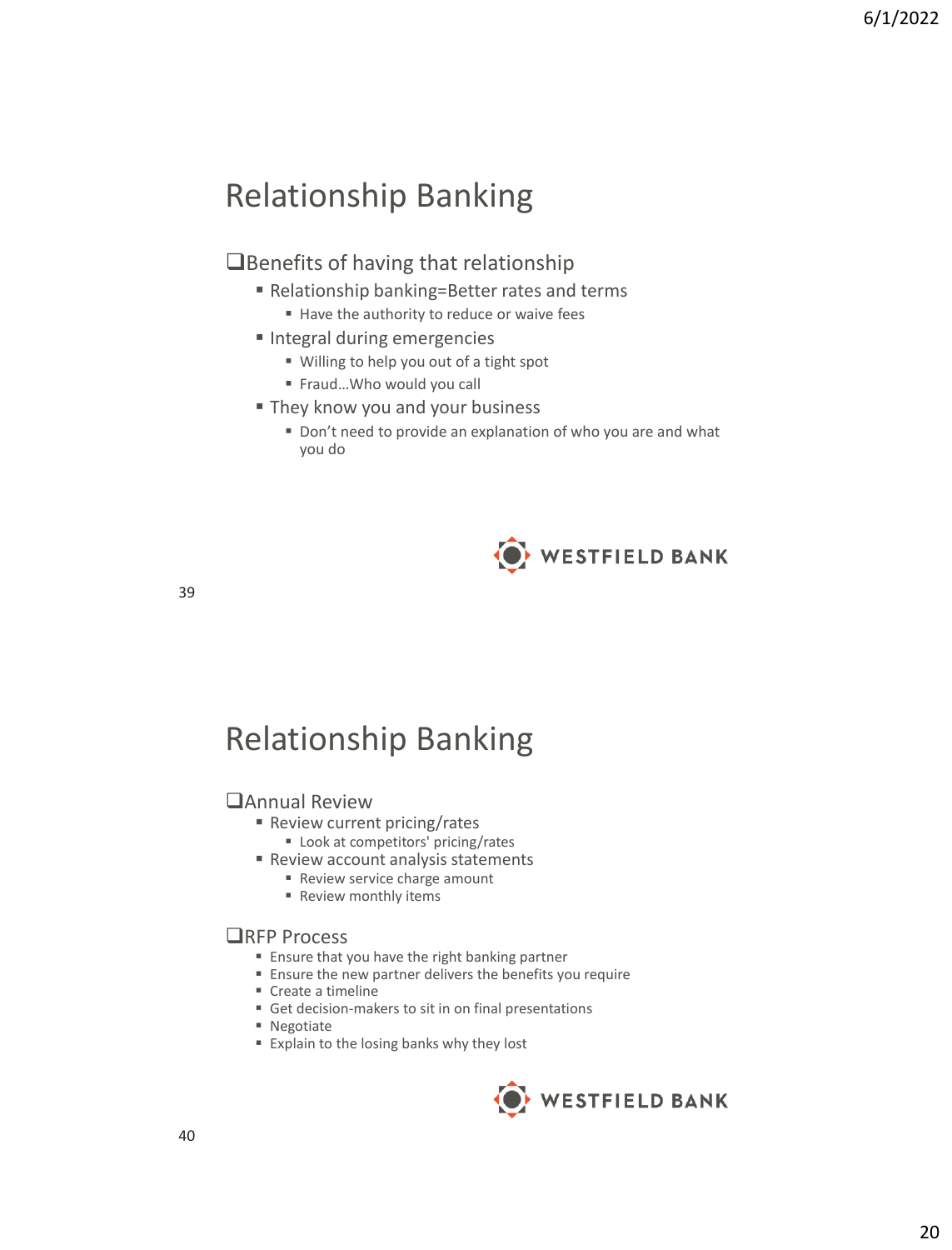## Bank Scorecard

❑A scorecard is in essence a report card for your bank

- When used can effectively maintain a healthy relationship for both parties
- **Outline how performance will be measured** 
	- **Track important metrics** 
		- Quality of service
		- Price
		- Promptness
		- Products and services
		- Product gaps
- **E** Share your business objectives



41

# Questions?

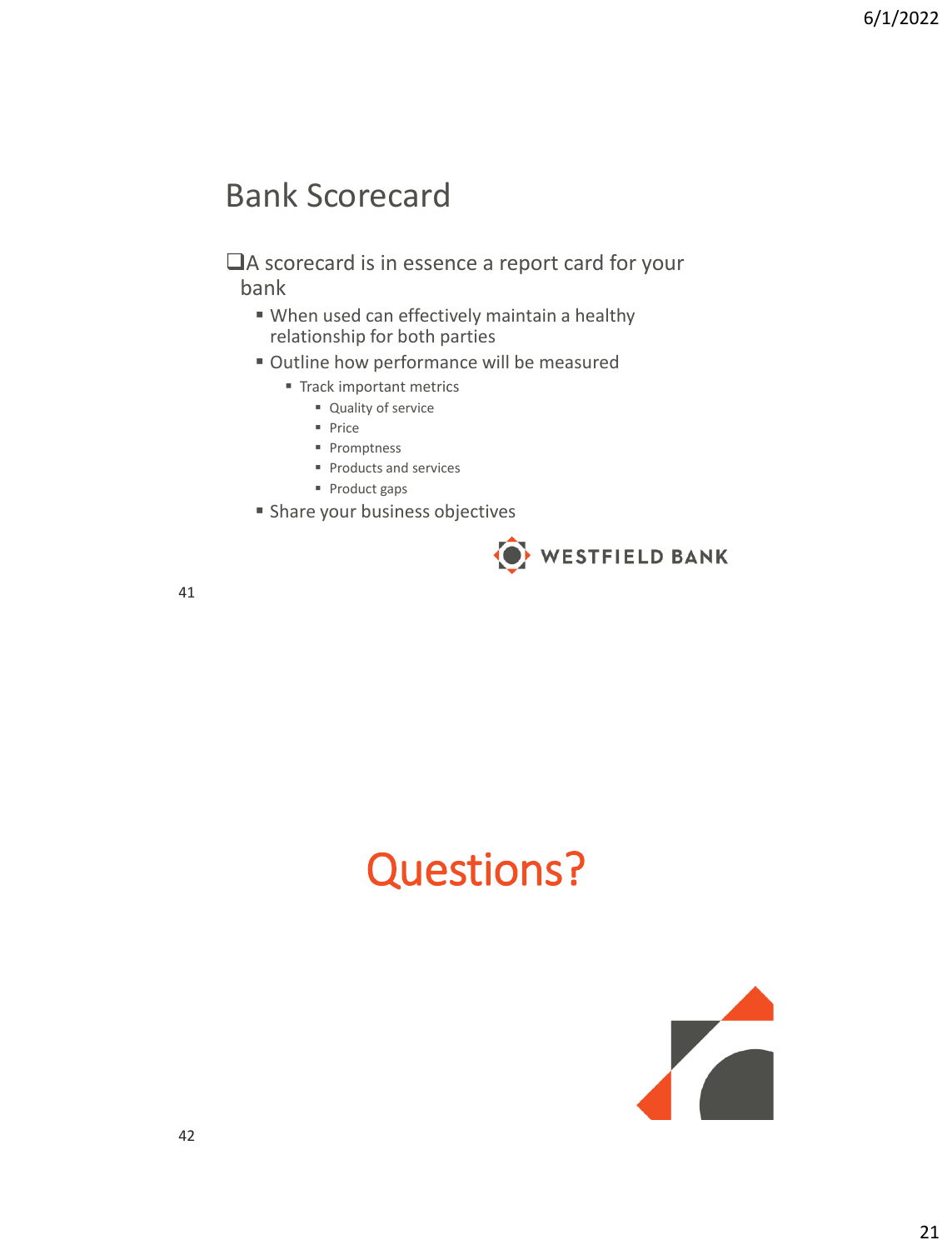# The Impact of Fraud



43

## ACH and Wire Fraud

• <https://www.youtube.com/watch?v=IUJU-5e4vEY>

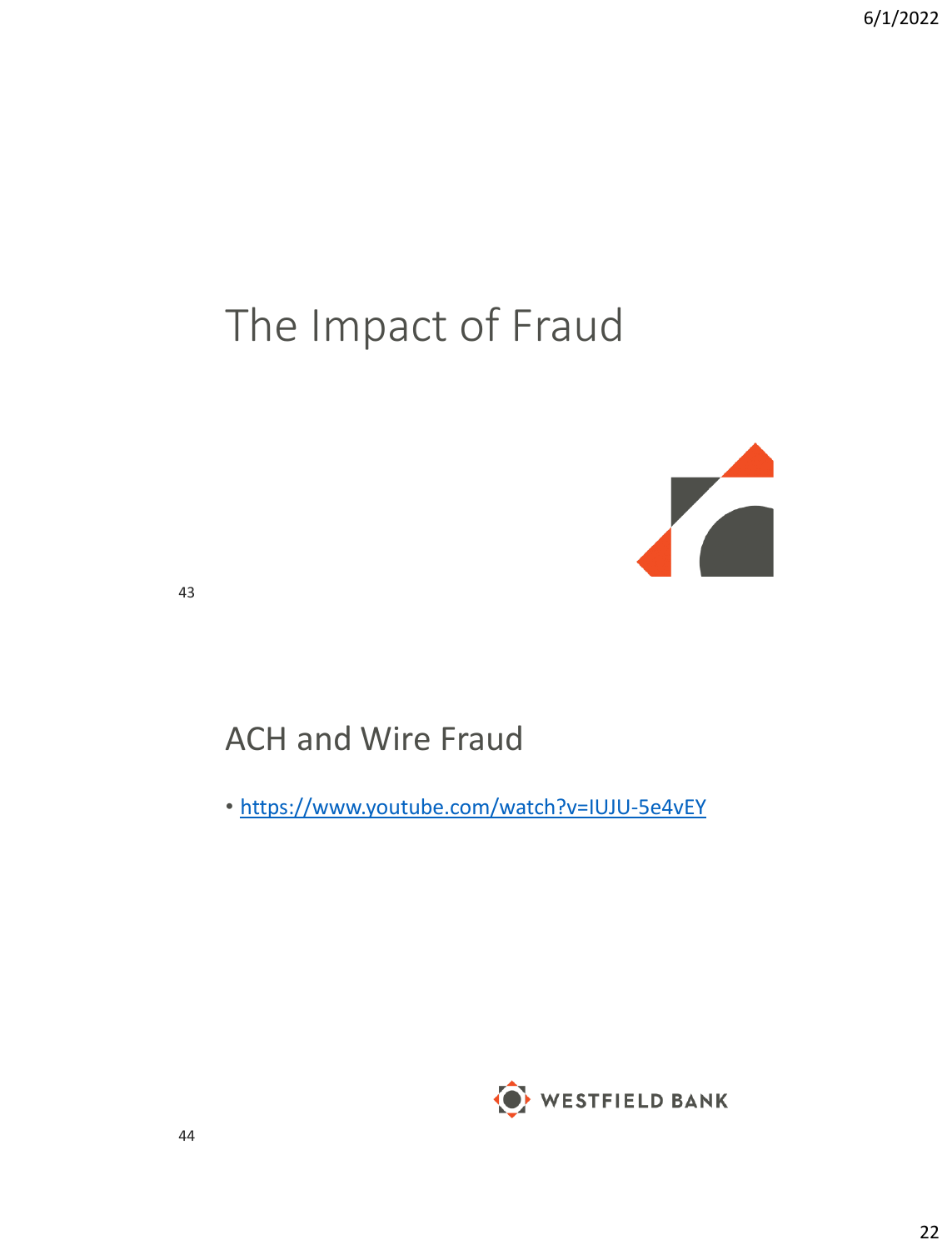## Common Scam Techniques

- Business Email Compromise
	- Fraudsters passing themselves off as know vendor or client of the company
- Fake Invoice Scams
	- Utilize fake invoices with modified payment details
- Ransomware
	- Users click on links in phishing email, pop-up windows from suspicious websites and emails



45

Repercussions of Cyber-Attacks

- Financial losses
	- Paying damages or fines
- Operational disruptions
	- Loss of systems required for daily activities
- Increased costs
	- Hiring experts to prevent re-peat attacks
	- Purchase of additional security programs

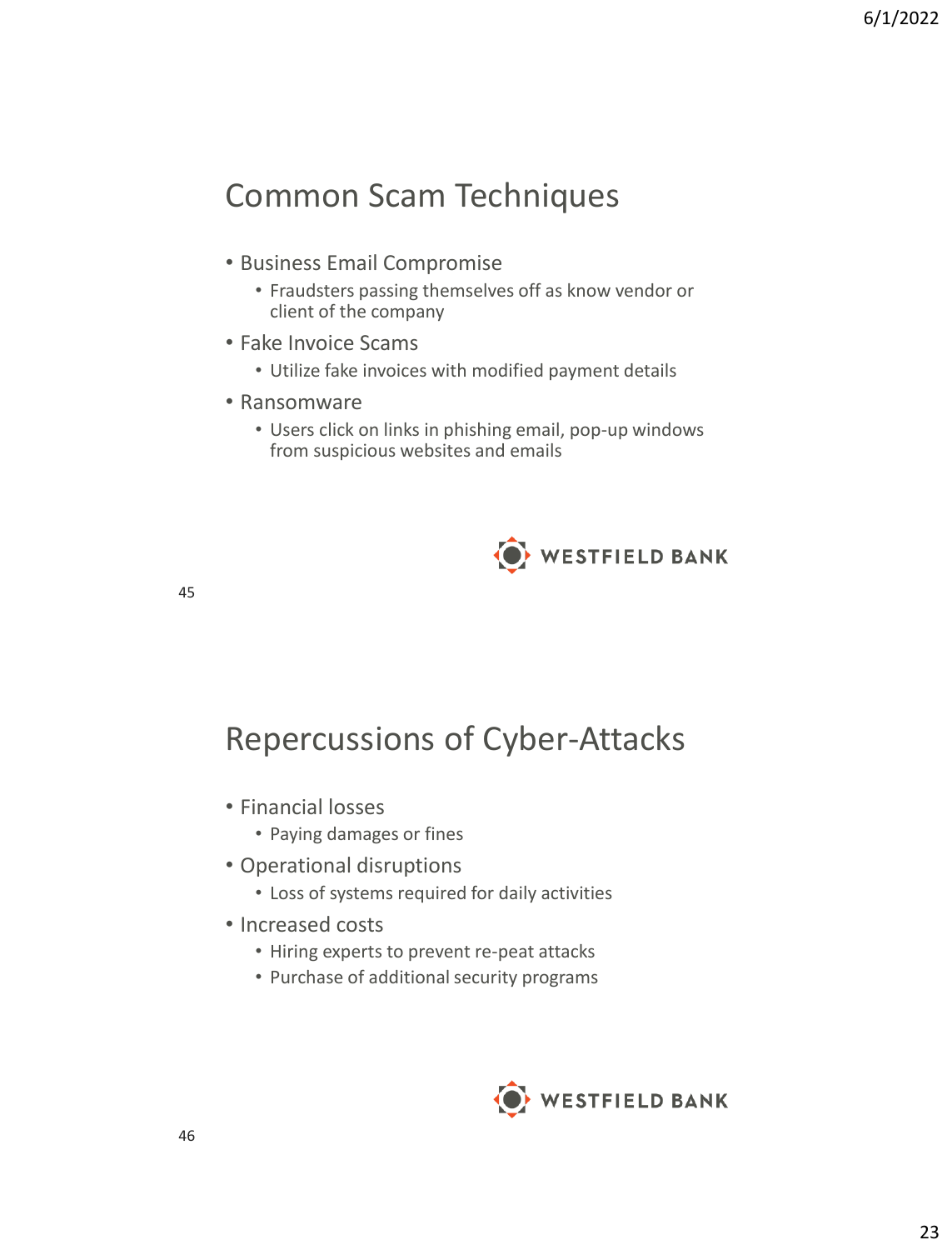## Fraud Scenario

- On a Thursday morning you receive a call from a know vendor asking why they have not received their payment of \$12,456 that was due last week
- A week before the payment was due you received an email from that vendor notifying you that they had changed banks. They provided the routing and account number for the new bank and requested that all payments going forward should be sent to this bank



47

## Fraud Scenario

- You initiated an ACH payment to that vendor with the updated routing and account number
- What should you do next?

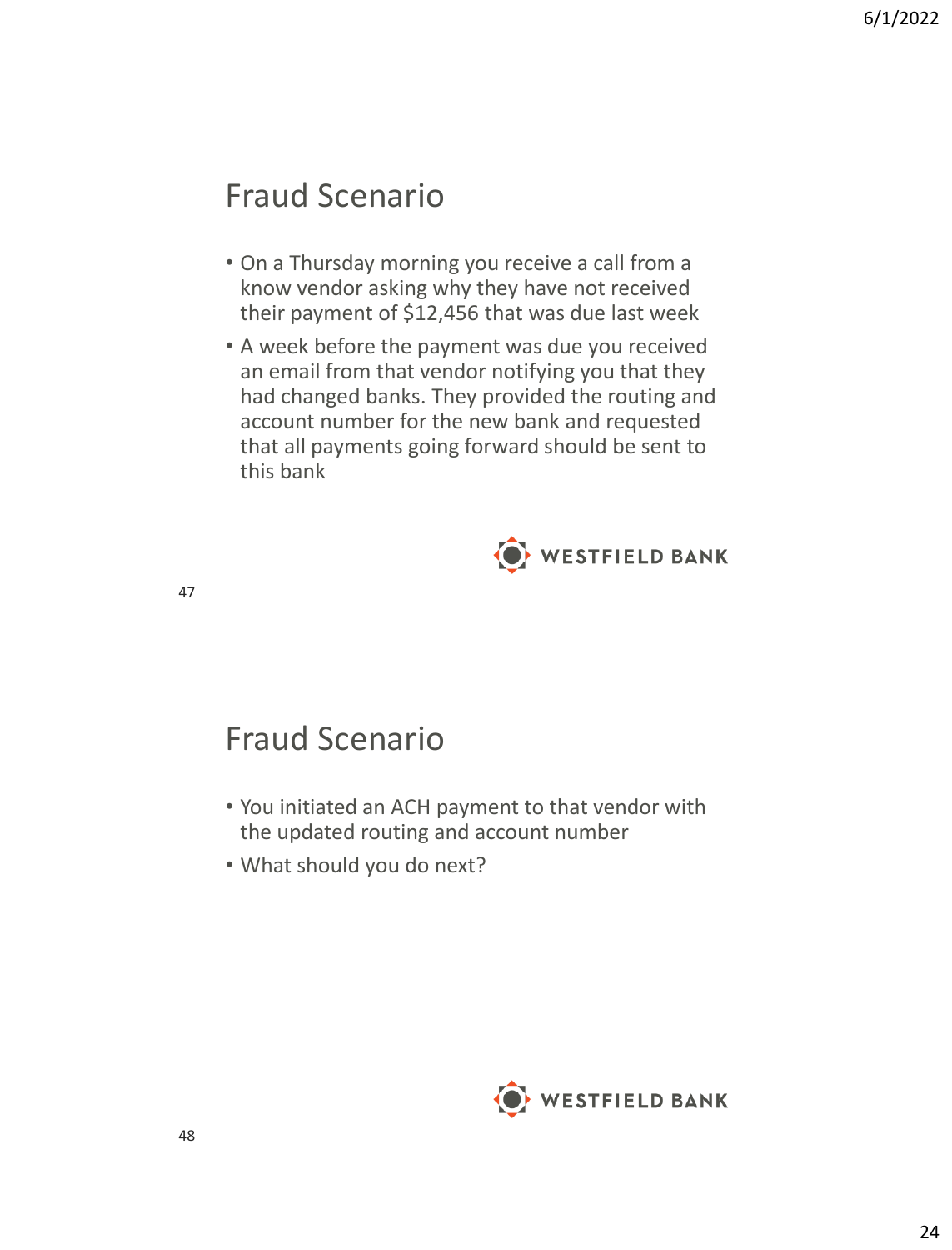# Create A Fraud Response Playbook



49

## Quick Response Playbook

- The most critical thing for a company to do is to establish a systematic plan from the outset
	- Incident Identification
	- Triage and assessment
	- Plan of action
	- Resolution

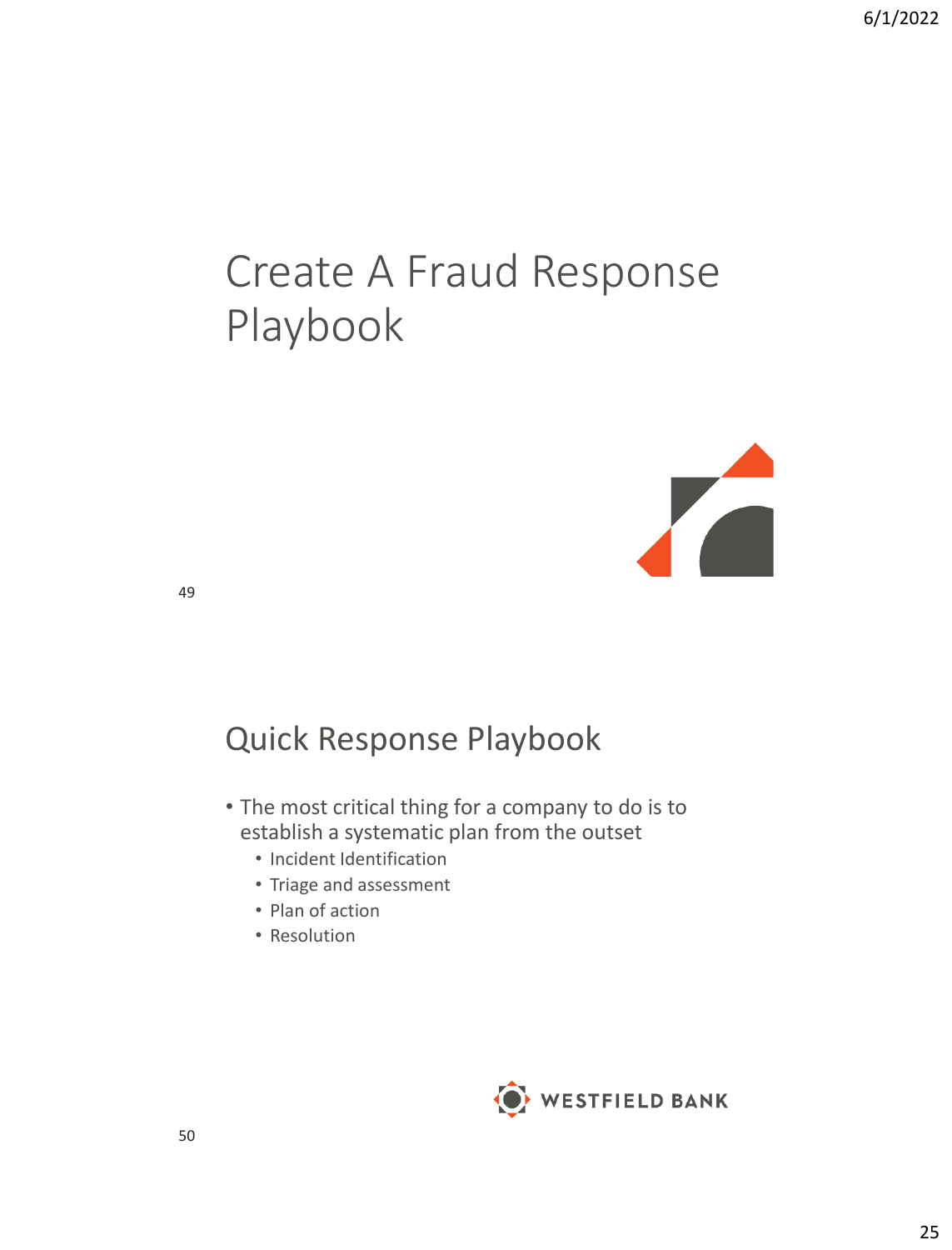## Incident Identification

- Quickly identify what has happened by compiling fundamental information pertaining to the incident
	- Nature of the incident
	- Personnel involved
	- Urgency
	- Informing key advisors

The purpose of this exercise is not to find who is at blame but simply to assess what to do next



51

## Tirage and Assessment

- Working toward preparing a specific and deliberate plan of action
- Significance or scale of the incident
- What is the overall financial impact
- What resources are needed to fix the problem
	- External advisors
	- Legal council
	- Forensic experts

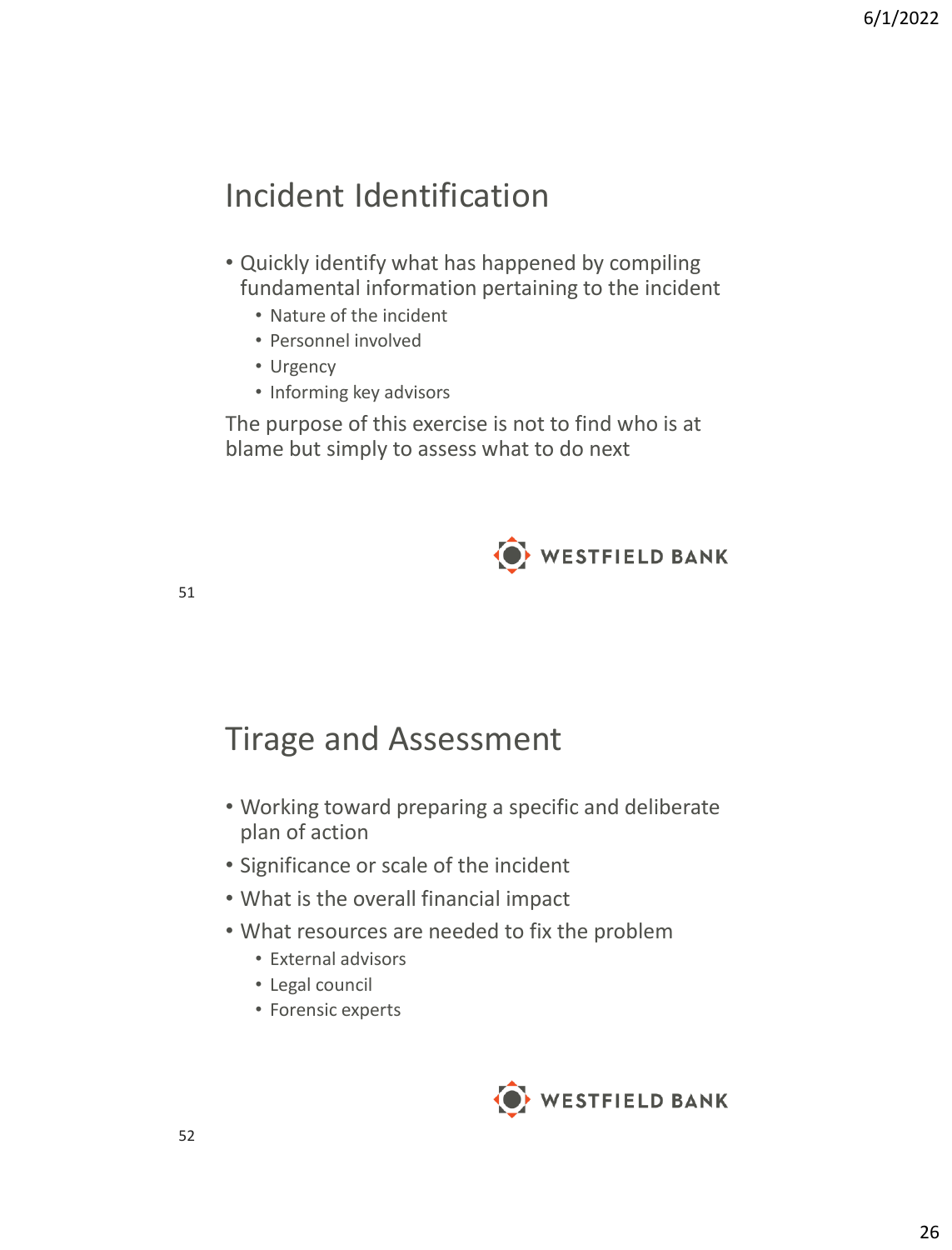## Resolution and Remedial Actions

- Preparing material for insurance claims
- Disciplinary actions
- Public relations issues
- Discussing lessons learned



53

## Prevention Is Better Than a Cure

- Employees are the biggest weak spot
	- More cost-efficient for fraudsters
- Adequately train employees
	- Training should be conducted on a regular basis
- Vital to incorporate ant-virus/anti-malware software
- Audit current processes